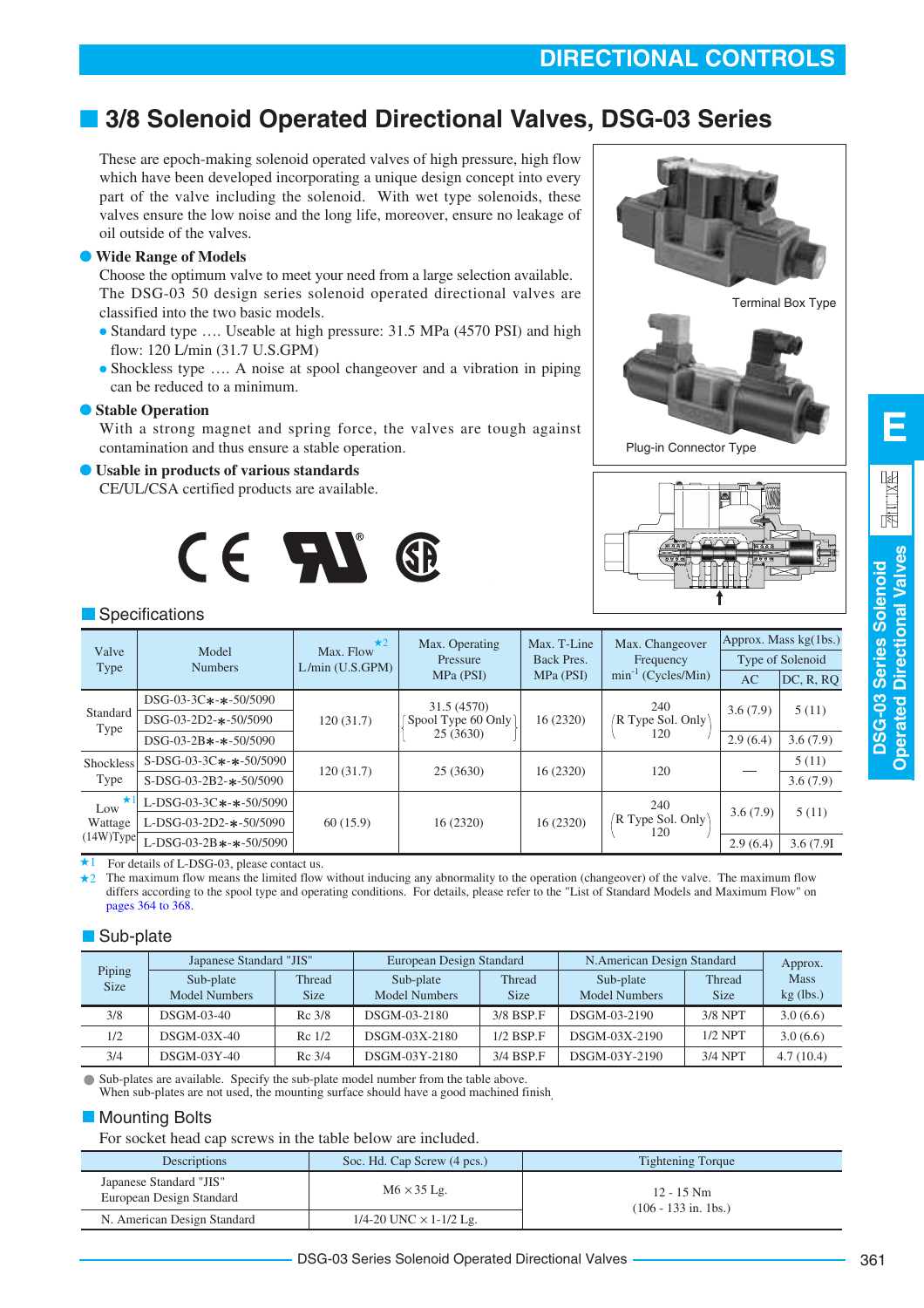# UKEN

### **Solenoid Ratings**

|                  |                                                      | Coil             | Frequency |               | Voltage $(V)$     |                        | Current & Power at Rated Voltage |             |
|------------------|------------------------------------------------------|------------------|-----------|---------------|-------------------|------------------------|----------------------------------|-------------|
| Valve Type       | Electric source                                      | Type             | (Hz)      | Source Rating | Serviceable Range | Inrush $(A)^{\star 2}$ | Holding $(A)$                    | Power $(W)$ |
|                  |                                                      |                  | 50        | 100           | $80 - 110$        | 5.37                   | 0.90                             |             |
|                  |                                                      | A100             | 60        | 100           | $90 - 120$        | 4.57                   | 0.63                             |             |
|                  |                                                      |                  |           | 110           |                   | 5.03                   | 0.77                             |             |
|                  |                                                      | A120             | 50        | 120           | $96 - 132$        | 4.48                   | 0.75                             |             |
|                  | $AC^{\star 1}$                                       |                  | 60        |               | $108 - 144$       | 3.81                   | 0.52                             |             |
| Standard         |                                                      |                  | 50        | 200           | $160 - 220$       | 2.69                   | 0.45                             |             |
| Type             |                                                      | A200             | 60        | 200           | $180 - 240$       | 2.29                   | 0.31                             |             |
|                  |                                                      |                  |           | 220           |                   | 2.52                   | 0.38                             |             |
|                  |                                                      | A240             | 50        | 240           | $192 - 264$       | 2.24                   | 0.37                             |             |
|                  |                                                      |                  | 60        |               | $216 - 288$       | 1.91                   | 0.26                             |             |
| <b>Shockless</b> |                                                      | D <sub>12</sub>  |           | 12            | $10.8 - 13.2$     |                        | 3.16                             |             |
| Type             | DC (K Series)                                        | D <sub>24</sub>  |           | 24            | $21.6 - 26.4$     |                        | 1.57                             | 38          |
|                  |                                                      | D <sub>100</sub> |           | 100           | $90 - 110$        |                        | 0.38                             |             |
|                  |                                                      | R <sub>100</sub> | 50/60     | 100           | $90 - 110$        |                        | 0.43                             | 38          |
|                  | $AC \rightarrow DC$ Rectified (R)                    | R <sub>200</sub> |           | 200           | $180 - 220$       |                        | 0.21                             |             |
|                  | $AC \rightarrow DC$ Rectified (RO)<br>(Ouick Return) | <b>RQ100</b>     | 50/60     | 100           | $90 - 110$        |                        | 0.43                             | 38          |

1. AC solenoid is not available in shockless type.

R or RQ type models with built-in current rectifier is recommended for shockless operation with AC power.

2. Inrush current in the above table show rms values at maximum stroke.

3. There are more coil types other than the above. For details, please make inquiries .

The coil type numbers in the shaded column are handled as optional extras. In case these coils are required to be chosen, please confirm the time of delivery with us before ordering .

### **Options**

#### **• Push Button with Lock Nut**

Can be used for manual changeover of spool. The push button can be locked in the pressed condition.

#### **Plug-in Connector with Solenoid Indicator Light**

These are the indicator light incorporated plug-in connector type solenoids. Energisation or de-energisation of the solenoid can be easily identified with the incorporated indicator light.

#### **M8 Mounting Bolts.**

As the mounting bolts, M6 socket head cap screws are used for the standard valves, however, M8 socket head cap screws are also available for supply as optional extras. In case the M8 screws are required, suffix "02" to the design number of both valve and sub-plate model number like below.

#### (Example)

The valve is supplied with 4 pcs. hexagon socket head cap screws  $M8 \times 38$  Lg. Valve: DSG-03-3C2-A100-5002 Sub-plate: DSGM-03-4002



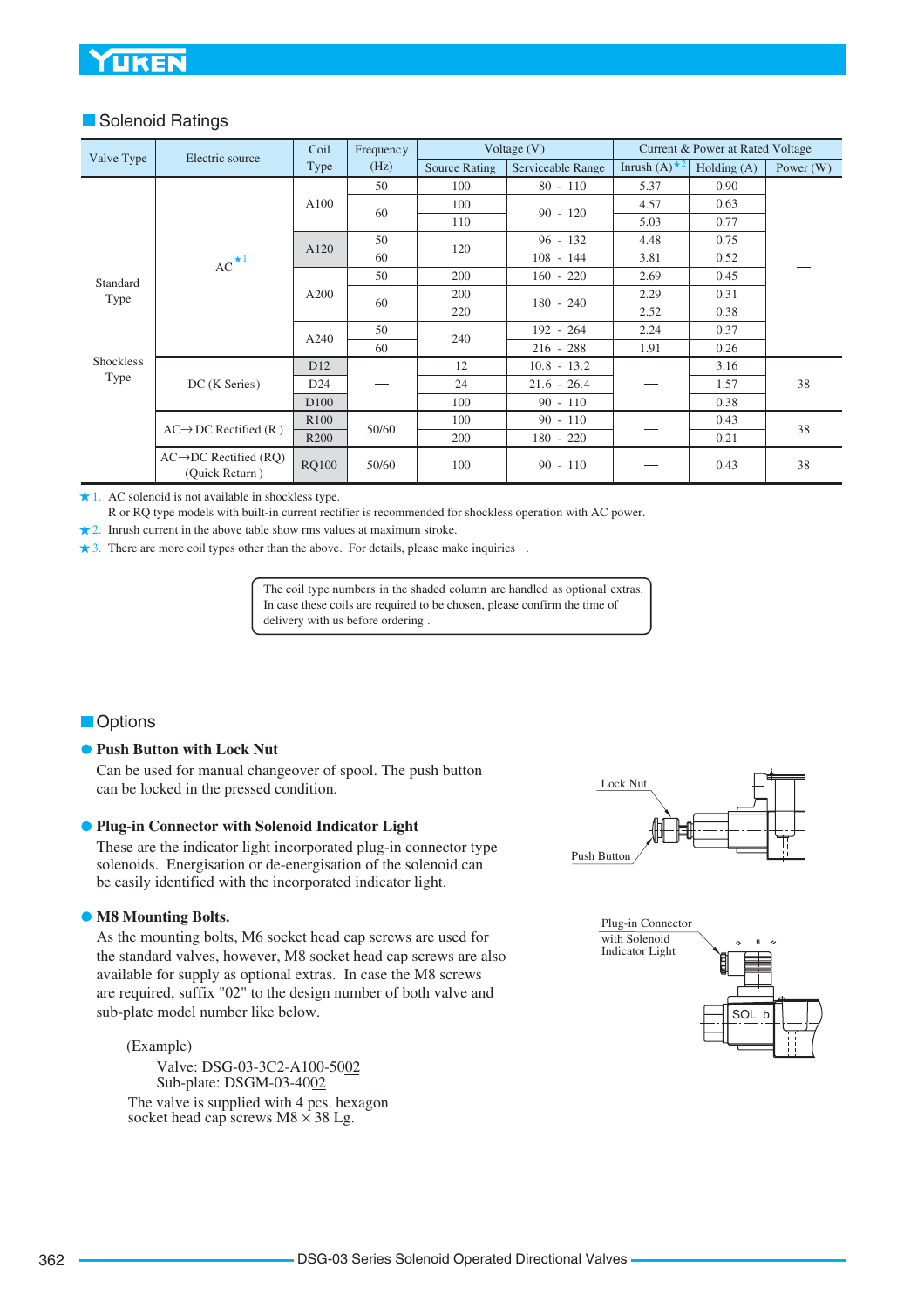### ■ Model Number Designation

| F-                                                          | $S-$                      | <b>DSG</b>                                  | $-03$         | $-2$                            | B                                 | $\overline{2}$                          | A                                                          | $-D24$                                                                          | -C                                                                         | $-N$                                                                                                    | $-50$            | $\ast$                                                             | -L                                                                        |
|-------------------------------------------------------------|---------------------------|---------------------------------------------|---------------|---------------------------------|-----------------------------------|-----------------------------------------|------------------------------------------------------------|---------------------------------------------------------------------------------|----------------------------------------------------------------------------|---------------------------------------------------------------------------------------------------------|------------------|--------------------------------------------------------------------|---------------------------------------------------------------------------|
| Special<br>Seals                                            | Shockles<br>Type          | Series<br>Number                            | Valve<br>Size | Number<br>of Valve<br>Positions | Spool-<br>Spring<br>: Arrangement | Spool<br>Type                           | Special Two<br>Position Valve<br>(Omit if not)<br>required | Coil<br>Type                                                                    | Manual<br>Override                                                         | Electrical<br>Conduit<br>Connection                                                                     | Design<br>Number | Design<br>Standard                                                 | Models with<br>Reverse Mtg. of<br>Solenoid<br>(Omit if not)<br>required ) |
|                                                             |                           |                                             |               | 3:<br>Three<br>Positions        | $\mathbf{C}$<br>Spring<br>Centred | 2, 3<br>4,40<br>5,60<br>9, 10<br>11, 12 | $\qquad \qquad -$                                          | AC:<br>A100<br>A120<br>A200<br>A240<br>DC:<br>D <sub>12</sub>                   |                                                                            | None:<br>Terminal<br>Box Type                                                                           |                  | None:<br>Japanese<br>Std. "JIS"<br>90:<br>N.American               |                                                                           |
|                                                             | None:<br>Standard<br>Type |                                             |               | 2:                              | D:<br>No-Spring<br>Detented       | $\boldsymbol{2}$                        |                                                            | D <sub>24</sub><br>D <sub>100</sub><br>R:<br>$(AC \rightarrow DC)$<br>R100      | None:<br>Manual<br>Override<br>Pin                                         |                                                                                                         |                  | Design Std.                                                        |                                                                           |
| F:<br>For Phosphate<br>Ester Type<br>Fluids<br>(Omit if not |                           | DSG:<br>Solenoid<br>Operated<br>Directional | 03            | Two<br>Positions                | B:<br>Spring<br>Offset            | 2<br>3<br>$\bf{8}$                      | $\textbf{A}^{\star 1}$<br>$\mathbf{B}^{*1}$                | R200<br>RQ:<br>$(AC \rightarrow DC)$<br><b>RQ100</b>                            |                                                                            | $N:$ <sup>*2</sup>                                                                                      | 50               | None:                                                              | L                                                                         |
| required)                                                   | S:<br>Shockles            | Valve                                       |               | 3:<br>Three<br>Positions        | C:<br>Spring<br>Centred           | 2<br>4                                  |                                                            | DC:<br>D12<br>D <sub>24</sub><br>D <sub>100</sub><br>R:<br>$(AC$ DC $)$<br>R100 | $\overline{\mathsf{C}}$ :<br>Push<br>Button<br>and<br>Lock Nut<br>(Option) | Plug-in<br>Connector<br>Type<br>$\overline{\mathsf{N1}}$ : $*3$<br>Plug-in<br>Connector<br>Type<br>with |                  | Japanese<br>Std. "JIS"<br>and<br>European<br>Design<br>Std.<br>90: |                                                                           |
|                                                             | Type                      |                                             |               | 2:<br>Two<br>Positions          | B:<br>Spring<br>Offset            | $\overline{\mathbf{2}}$                 | $A^{\star 1}$<br>$B^{\star 1}$                             | R200<br>RQ:<br>$(AC$ DC $)$<br><b>RQ100</b>                                     |                                                                            | Indicator<br>Light<br>(Option)                                                                          |                  | N.American<br>Design<br>Std.                                       | т                                                                         |

1. In case of the special two position valve, please refer to [page 369](#page-8-0) for details.

2. N is not available for RQ-type solenoids .

3. N1 is not available for R and RQ-type solenoids .

In the table above, the symbols or numbers highlighted with shade represent the optional extras. The valves with model number having such optional extras are handles as options, therefore, please confirm the time of delivery with us before ordering.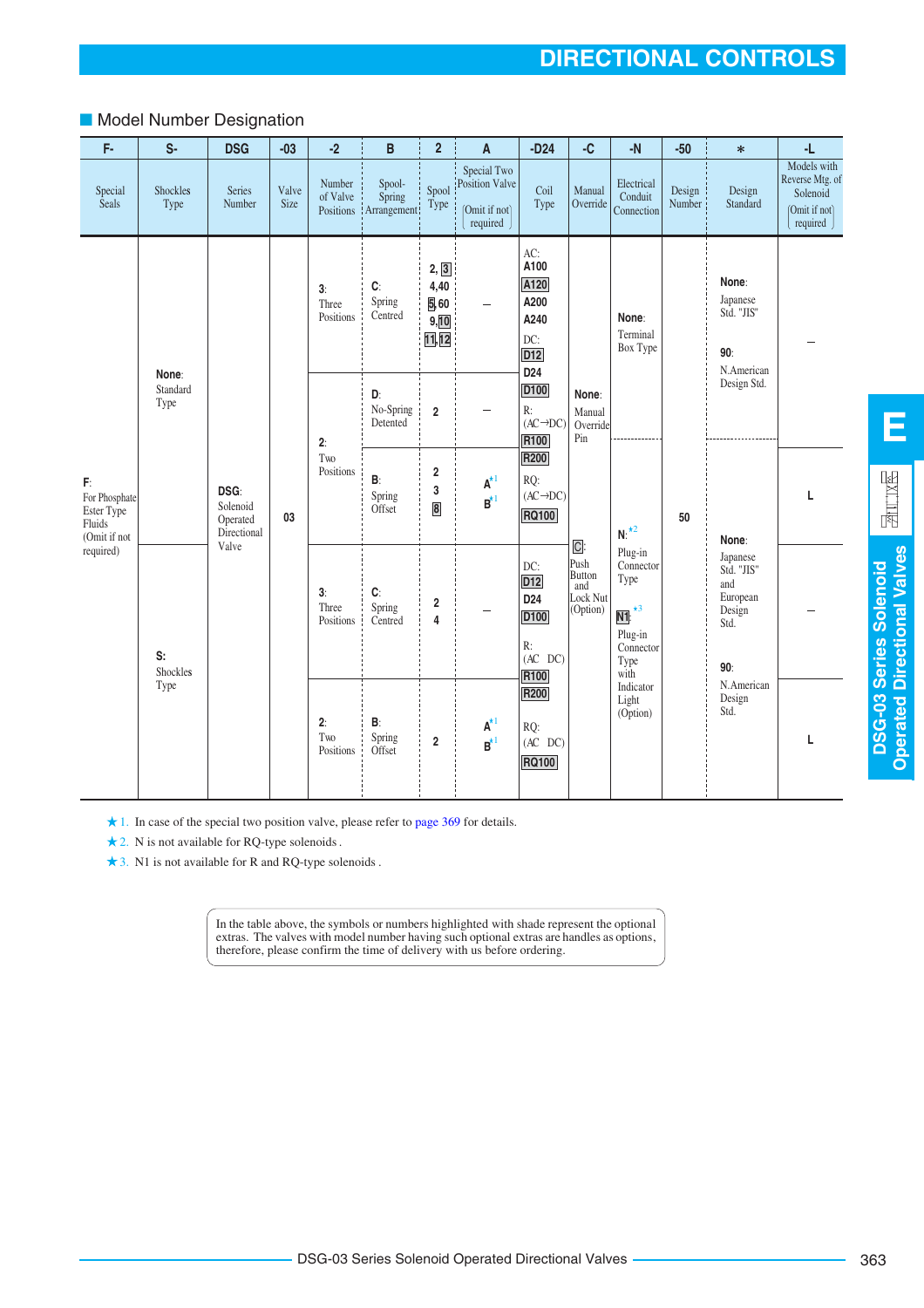# <span id="page-3-0"></span>**List of Standard Models and The Maximum Flow**

• Models with AC Solenoids: DSG-03-\*\*\*-A\*

|                        |                          |                         |                                                                                                                                                                                                                                                                                                                                                                                                                                                                                                               |     |     |                                                                           |                          |                               | Max. Flow                                                 | L/min             |                  |         |                                                                                 |                   |                   |
|------------------------|--------------------------|-------------------------|---------------------------------------------------------------------------------------------------------------------------------------------------------------------------------------------------------------------------------------------------------------------------------------------------------------------------------------------------------------------------------------------------------------------------------------------------------------------------------------------------------------|-----|-----|---------------------------------------------------------------------------|--------------------------|-------------------------------|-----------------------------------------------------------|-------------------|------------------|---------|---------------------------------------------------------------------------------|-------------------|-------------------|
|                        |                          |                         |                                                                                                                                                                                                                                                                                                                                                                                                                                                                                                               |     |     | $P \leq A \rightarrow B$ $T$                                              |                          |                               | [Port "B" Blocked]                                        | $P \rightarrow A$ |                  |         | [Port "A" Blocked]                                                              | $P \rightarrow B$ |                   |
| No. of Valve Positions | Spool-Spring Arrangement | Model<br><b>Numbers</b> | Graphic<br>Symbols                                                                                                                                                                                                                                                                                                                                                                                                                                                                                            |     |     | B                                                                         |                          |                               | $\overline{L}$ $\overline{A}$ $\overline{A}$ <sup>B</sup> | ┢┽┽╁              |                  |         |                                                                                 | $A + B$           |                   |
|                        |                          |                         |                                                                                                                                                                                                                                                                                                                                                                                                                                                                                                               |     |     | <b>Working Pressure MPa</b>                                               |                          |                               | <b>Working Pressure MPa</b>                               |                   |                  |         | Working Pressure MPa                                                            |                   |                   |
|                        |                          |                         |                                                                                                                                                                                                                                                                                                                                                                                                                                                                                                               | 10  | 16  | 25                                                                        | 31.5                     | 10                            | 16                                                        | 25                | 31.5             | 10      | 16                                                                              | 25                | 31.5              |
|                        |                          | DSG-03-3C2              | $\frac{1}{2}$                                                                                                                                                                                                                                                                                                                                                                                                                                                                                                 | 100 | 100 | 100                                                                       | 100                      | 90(49)                        | $100(70)$ 100(48)<br>53(30)                               | 96(28)<br>34(19)  | 65(24)<br>26(15) | 90(49)  | $100(70)$ $100(48)$<br>53(30)                                                   | 96(28)<br>34(19)  | 65(24)<br>26(15)  |
|                        |                          |                         | $\beta$                                                                                                                                                                                                                                                                                                                                                                                                                                                                                                       |     |     |                                                                           |                          |                               |                                                           |                   |                  |         | $100(81)   100(81)   100(81)   100(81)   100(81)   100(81)   100(81)   100(81)$ |                   |                   |
|                        |                          | DSG-03-3C3              | <b>PATTHIXING</b>                                                                                                                                                                                                                                                                                                                                                                                                                                                                                             | 90  | 90  | 90                                                                        | 90                       |                               | 100(81)   100(81)                                         | 100(81)           |                  |         | 100(81) 100(81) 100(81) 100(81)                                                 |                   | 100(81)           |
|                        |                          | DSG-03-3C4              | $A$ $B$<br>$\frac{a}{b}$<br><b>गमात्र</b> स्स                                                                                                                                                                                                                                                                                                                                                                                                                                                                 | 80  | 80  | 80(65)                                                                    | 80(25)                   | 100(58) 100(33)               |                                                           | 76(22)            | 46(19)           |         | 100(58) 100(33)                                                                 | 76(22)            | 46(19)            |
|                        |                          |                         |                                                                                                                                                                                                                                                                                                                                                                                                                                                                                                               |     |     | 75(20)                                                                    | 30(15)                   | 90(47)                        | 50(26)                                                    | 28(18)            | 22(15)           | 90(47)  | 50(26)                                                                          | 28(18)            | 22(15)            |
|                        |                          | DSG-03-3C40             | 动脾体                                                                                                                                                                                                                                                                                                                                                                                                                                                                                                           | 100 | 100 | 100                                                                       |                          | $100(75)$ $100(62)$ $100(39)$ |                                                           | 84(21)            |                  |         | $48(18)$ 100(62) 100(39)                                                        | 84(21)            | 48(18)            |
|                        |                          |                         |                                                                                                                                                                                                                                                                                                                                                                                                                                                                                                               |     |     |                                                                           | 100(25)                  | 62(40)                        | 47(26)                                                    | 27(16)            | 20(12)           | 62(40)  | 47(26)                                                                          | 27(16)            | 20(12)            |
|                        |                          | DSG-03-3C5              | $\beta$<br>学                                                                                                                                                                                                                                                                                                                                                                                                                                                                                                  | 30  | 30  | 30                                                                        | 30                       | 26                            | 21                                                        | 18                | 16               | 30      | 28                                                                              | 28                | 28                |
| Three Positions        | Spring Centred           | DSG-03-3C60             | $\begin{array}{c}\n\overrightarrow{AB}\\ \overrightarrow{A} \times \overrightarrow{A} \\ \overrightarrow{B}\n\end{array}$                                                                                                                                                                                                                                                                                                                                                                                     | 70  | 70  | 70                                                                        | $\overline{\phantom{a}}$ | 100                           | 100                                                       | 100               |                  | 100     | 100                                                                             | 100               |                   |
|                        |                          | DSG-03-3C9              |                                                                                                                                                                                                                                                                                                                                                                                                                                                                                                               | 100 | 100 | 100                                                                       | 100                      | 60                            | 60                                                        | 60                | 60               | 60      | 60                                                                              | 60                | 60                |
|                        |                          |                         | <b>Zutike</b>                                                                                                                                                                                                                                                                                                                                                                                                                                                                                                 |     |     | 80(30)                                                                    | 80(20)                   | 100(55) 100(36)               |                                                           | 60(21)            | 34(16)           |         | 100(55) 100(36)                                                                 | 60(21)            | 34(16)            |
|                        |                          | DSG-03-3C10             |                                                                                                                                                                                                                                                                                                                                                                                                                                                                                                               | 80  | 80  | 30(25)                                                                    | 20(15)                   | 60(38)                        | 47(24)                                                    | 23(14)            | 17(11)           | 60(38)  | 47(24)                                                                          | 23(14)            | 17(11)            |
|                        |                          | DSG-03-3C11             | <b>PATTLIXKE</b>                                                                                                                                                                                                                                                                                                                                                                                                                                                                                              | 100 | 100 | 100                                                                       | 100                      |                               | 100(80)   100(65)                                         | 85(35)            | 62(28)           |         | 100(80)   100(65)                                                               | 85(35)            | 62(28)            |
|                        |                          |                         |                                                                                                                                                                                                                                                                                                                                                                                                                                                                                                               |     |     |                                                                           |                          | 80(60)                        | 70(46)                                                    | 51(32)            | 45(25)           | 80(60)  | 70(46)                                                                          | 51(32)            | 45(25)            |
|                        |                          | DSG-03-3C12             | $\overline{B}$<br>A.<br><b>PATILITE</b>                                                                                                                                                                                                                                                                                                                                                                                                                                                                       | 90  | 90  | 90(30)                                                                    | 90(20)                   | 100(55)                       | 100(36)                                                   | 60(21)            | 34(16)           | 100(55) | 100(36)                                                                         | 60(21)            | 34(16)            |
|                        |                          |                         |                                                                                                                                                                                                                                                                                                                                                                                                                                                                                                               |     |     | 40(20)                                                                    | 20(15)                   | 60(38)                        | 47(24)                                                    | 23(14)            | 17(11)           | 60(38)  | 47(24)                                                                          | 23(14)            | 17(11)            |
| Two Positions          | No-Spring<br>Detented    | DSG-03-2D2              | tailine T                                                                                                                                                                                                                                                                                                                                                                                                                                                                                                     | 100 | 100 | 100                                                                       | 100                      | 40                            | 40                                                        | 30                | 28               | 60      | 60                                                                              | 40                | 35                |
|                        |                          | DSG-03-2B2              | √∰.:KR                                                                                                                                                                                                                                                                                                                                                                                                                                                                                                        | 100 | 100 | 100                                                                       | 100                      |                               |                                                           | 20                | 19               |         | 100(62)   100(62)   100(44)                                                     |                   | 94(37)            |
|                        |                          |                         |                                                                                                                                                                                                                                                                                                                                                                                                                                                                                                               |     |     | 100(90)   100(90)   100(90)   100(90)                                     |                          | 34                            | 24                                                        |                   |                  | 80(42)  | 73(36)                                                                          | 63(34)            | 51(33)            |
|                        | Spring Offset            | DSG-03-2B3              | $\begin{tabular}{c} \hline \multicolumn{1}{c}{ \multicolumn{1}{c}{ \multicolumn{1}{c}{ \multicolumn{1}{c}{ \multicolumn{1}{c}{ \multicolumn{1}{c}{ \multicolumn{1}{c}{ \multicolumn{1}{c}{ \multicolumn{1}{c}{ \multicolumn{1}{c}{ \multicolumn{1}{c}{ \multicolumn{1}{c}{ \multicolumn{1}{c}{ \multicolumn{1}{c}{ \multicolumn{1}{c}{ \multicolumn{1}{c}{ \multicolumn{1}{c}{ \multicolumn{1}{c}{ \multicolumn{1}{c}{ \multicolumn{1}{c}{ \multicolumn{1}{c}{ \multicolumn{1}{c}{ \multicolumn{1}{c}{ \mult$ | 100 | 100 | 100<br>$100(75) \overline{100(75) \overline{100(75)} \overline{100(75)}}$ | 100                      | 57                            | 57                                                        | 57                | 57               | 92(55)  | 100(79)  100(72)  100(64)<br>89(46)                                             | 78(28)            | 100(59)<br>70(27) |
|                        |                          | DSG-03-2B8              | <b>THE LAS</b>                                                                                                                                                                                                                                                                                                                                                                                                                                                                                                |     |     |                                                                           |                          | 26                            | 19                                                        | 18                | 16               | 100(35) | 87(15)                                                                          | 61(9)             | 49(7)             |
|                        |                          |                         |                                                                                                                                                                                                                                                                                                                                                                                                                                                                                                               |     |     |                                                                           |                          |                               |                                                           |                   |                  | 45(21)  | 34(12)                                                                          | 15(9)             | 11(6)             |

Notes : 1. The relation between the maximum flow in the table above and the frequency/voltage (within the serviceable voltage) is as shown below.

(Example) The maximum flow rate is  $\frac{100(75)}{100}$ constant regardless of 50 Hz or 60 Hz and of any voltage variants within the serviceable voltage  $100(25)$ 50Hz, At rated voltage 60Hz, At rated voltage 50Hz, At minimum serviceable voltage (80% of rated voltage) 60Hz, At minimum serviceable voltage (90% of rated voltage)

2. For the maximum flow rate in P  $\rightarrow$  T of the valves with a  $\star$  mark, please see [page 368](#page-7-0).

The valve models with a  $\blacklozenge$  mark are handled as Options. If you choose such valves, check the time of delivery beforehand.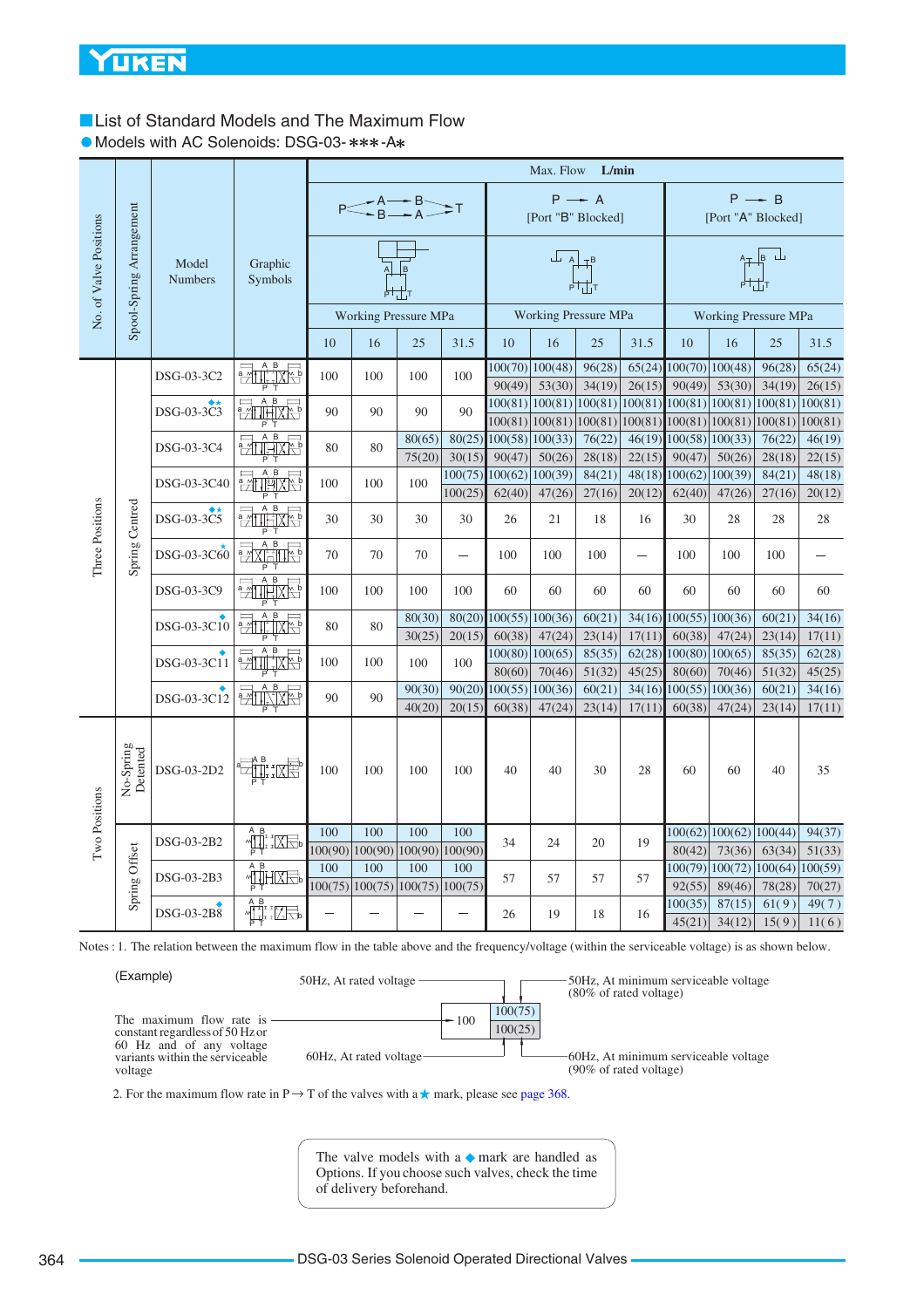- **List of Standard Models and The Maximum Flow**
- Models with DC Solenoids: DSG-03-\*\*\*-D\*
- **Models with R Type Solenoids: DSG-03-\*\*\*-R\***

 $\bullet$  Models with RQ Type Solenoids: DSG-03-\*\*\*-RQ100\*

|                        |                          |                         |                                                                                                                                                                                                                                                                                                                                                                             |                          |     |                          |                          |     | Max. Flow                                                                                                                                                                                                                                                                                                                                                                                                                                                                                                                                                                                                                                                            | L/min             |          |     |                      |                   |            |
|------------------------|--------------------------|-------------------------|-----------------------------------------------------------------------------------------------------------------------------------------------------------------------------------------------------------------------------------------------------------------------------------------------------------------------------------------------------------------------------|--------------------------|-----|--------------------------|--------------------------|-----|----------------------------------------------------------------------------------------------------------------------------------------------------------------------------------------------------------------------------------------------------------------------------------------------------------------------------------------------------------------------------------------------------------------------------------------------------------------------------------------------------------------------------------------------------------------------------------------------------------------------------------------------------------------------|-------------------|----------|-----|----------------------|-------------------|------------|
|                        |                          |                         |                                                                                                                                                                                                                                                                                                                                                                             |                          |     | $P \leq B \rightarrow A$ |                          |     | [Port "B" Blocked]                                                                                                                                                                                                                                                                                                                                                                                                                                                                                                                                                                                                                                                   | $P \rightarrow A$ |          |     | [Port "A" Blocked]   | $P \rightarrow B$ |            |
| No. of Valve Positions | Spool-Spring Arrangement | Model<br><b>Numbers</b> | Graphic<br>Symbols                                                                                                                                                                                                                                                                                                                                                          |                          |     |                          |                          |     | $\begin{array}{c}\n\begin{array}{c}\n\downarrow \\ \downarrow \\ \downarrow \\ \downarrow \\ \downarrow\n\end{array} \\ \begin{array}{c}\n\downarrow \\ \downarrow \\ \downarrow \\ \downarrow\n\end{array} \\ \begin{array}{c}\n\downarrow \\ \downarrow \\ \downarrow \\ \downarrow\n\end{array} \\ \begin{array}{c}\n\downarrow \\ \downarrow \\ \downarrow \\ \downarrow\n\end{array} \\ \begin{array}{c}\n\downarrow \\ \downarrow \\ \downarrow \\ \downarrow \\ \downarrow\n\end{array} \\ \begin{array}{c}\n\downarrow \\ \downarrow \\ \downarrow \\ \downarrow \\ \downarrow\n\end{array} \\ \begin{array}{c}\n\downarrow \\ \downarrow \\ \downarrow \\ $ |                   |          |     |                      | $\mathbb{H}$      |            |
|                        |                          |                         |                                                                                                                                                                                                                                                                                                                                                                             |                          |     | Working Pressure MPa     |                          |     | Working Pressure MPa                                                                                                                                                                                                                                                                                                                                                                                                                                                                                                                                                                                                                                                 |                   |          |     | Working Pressure MPa |                   |            |
|                        |                          |                         |                                                                                                                                                                                                                                                                                                                                                                             | 10                       | 16  | 25                       | 31.5                     | 10  | 16                                                                                                                                                                                                                                                                                                                                                                                                                                                                                                                                                                                                                                                                   | 25                | 31.5     | 10  | 16                   | 25                | 31.5       |
|                        |                          | DSG-03-3C2              | $\frac{1}{2}$                                                                                                                                                                                                                                                                                                                                                               | 120                      | 120 | 120                      | 120                      | 120 | 120<br>100                                                                                                                                                                                                                                                                                                                                                                                                                                                                                                                                                                                                                                                           | 80<br>54          | 55<br>43 | 120 | 120<br>100           | 80<br>54          | 55<br>43   |
|                        |                          | DSG-03-3C3              | P<br>國神险                                                                                                                                                                                                                                                                                                                                                                    | 120                      | 120 | 120                      | 120                      | 120 | 120                                                                                                                                                                                                                                                                                                                                                                                                                                                                                                                                                                                                                                                                  | 120               | 120      | 120 | 120                  | 120               | 120        |
|                        |                          | DSG-03-3C4              | 神运<br>祵                                                                                                                                                                                                                                                                                                                                                                     | 120                      | 120 | 120                      | 120                      | 120 | 120                                                                                                                                                                                                                                                                                                                                                                                                                                                                                                                                                                                                                                                                  | 84<br>65          | 64<br>53 | 120 | 120                  | 84<br>65          | 64<br>53   |
|                        |                          | DSG-03-3C40             | 哥倫格                                                                                                                                                                                                                                                                                                                                                                         | 120                      | 120 | 120                      | 120                      | 120 | 120<br>104                                                                                                                                                                                                                                                                                                                                                                                                                                                                                                                                                                                                                                                           | 62<br>57          | 49<br>42 | 120 | 120<br>104           | 62<br>57          | 49<br>42   |
|                        |                          | DSG-03-3C5              | F<br>$\overline{B}$<br>豜<br>THIXIS                                                                                                                                                                                                                                                                                                                                          | 50                       | 50  | 50                       | 50                       | 35  | 24                                                                                                                                                                                                                                                                                                                                                                                                                                                                                                                                                                                                                                                                   | 21                | 20       | 45  | 45                   | 45                | 45         |
| Three Positions        | Spring Centred           | DSG-03-3C60             | <b>EXAMER</b>                                                                                                                                                                                                                                                                                                                                                               | 120                      | 120 | 120                      | $\overline{\phantom{0}}$ | 120 | 120                                                                                                                                                                                                                                                                                                                                                                                                                                                                                                                                                                                                                                                                  | 120               |          | 120 | 120                  | 120               |            |
|                        |                          | DSG-03-3C9              | <b>THAR</b><br>$\frac{1}{2}$                                                                                                                                                                                                                                                                                                                                                | 120                      | 120 | 120                      | 120                      | 100 | 100                                                                                                                                                                                                                                                                                                                                                                                                                                                                                                                                                                                                                                                                  | 100               | 100      | 100 | 100                  | 100               | 100        |
|                        |                          | DSG-03-3C10             | $\frac{1}{2}$                                                                                                                                                                                                                                                                                                                                                               | 120                      | 120 | 120                      | 65                       | 120 | 112                                                                                                                                                                                                                                                                                                                                                                                                                                                                                                                                                                                                                                                                  | 60                | 51       | 120 | 112                  | 60                | 51         |
|                        |                          |                         |                                                                                                                                                                                                                                                                                                                                                                             |                          |     | 65                       | 50                       |     | 69                                                                                                                                                                                                                                                                                                                                                                                                                                                                                                                                                                                                                                                                   | 46                | 40       |     | 69                   | 46                | 40         |
|                        |                          | DSG-03-3C11             | $\frac{1}{2}$                                                                                                                                                                                                                                                                                                                                                               | 120                      | 120 | 120                      | 120                      | 100 | 100                                                                                                                                                                                                                                                                                                                                                                                                                                                                                                                                                                                                                                                                  | 80<br>62          | 65<br>52 | 100 | 100                  | 80<br>62          | 65<br>52   |
|                        |                          | DSG-03-3C12             | <b>Zurich</b>                                                                                                                                                                                                                                                                                                                                                               | 120                      | 120 | 120                      | 65                       | 120 | 120                                                                                                                                                                                                                                                                                                                                                                                                                                                                                                                                                                                                                                                                  | 62                | 51       | 120 | 120                  | 62                | 51         |
|                        |                          |                         |                                                                                                                                                                                                                                                                                                                                                                             |                          |     | 65                       | 50                       |     | 86                                                                                                                                                                                                                                                                                                                                                                                                                                                                                                                                                                                                                                                                   | 47                | 40       |     | 86                   | 47                | 40         |
|                        | No-Spring<br>Detented    | DSG-03-2D2              |                                                                                                                                                                                                                                                                                                                                                                             | 120                      | 120 | 120                      | 120                      | 45  | 37                                                                                                                                                                                                                                                                                                                                                                                                                                                                                                                                                                                                                                                                   | 30                | 28       | 60  | 60                   | 40                | 35         |
| Two Positions          |                          | DSG-03-2B2              | ▔ <sup>▔</sup>                                                                                                                                                                                                                                                                                                                                                              | 110                      | 110 | 110                      | 110                      | 68  | 47                                                                                                                                                                                                                                                                                                                                                                                                                                                                                                                                                                                                                                                                   | 38                | 38       | 120 | 114                  | 75                | 63         |
|                        |                          |                         |                                                                                                                                                                                                                                                                                                                                                                             | 100                      | 100 | 100                      | 100                      |     |                                                                                                                                                                                                                                                                                                                                                                                                                                                                                                                                                                                                                                                                      |                   |          |     | 83                   | 58                | 48         |
|                        | Spring Offset            | DSG-03-2B3              | $\begin{picture}(20,5) \put(0,0){\vector(0,1){10}} \put(15,0){\vector(0,1){10}} \put(15,0){\vector(0,1){10}} \put(15,0){\vector(0,1){10}} \put(15,0){\vector(0,1){10}} \put(15,0){\vector(0,1){10}} \put(15,0){\vector(0,1){10}} \put(15,0){\vector(0,1){10}} \put(15,0){\vector(0,1){10}} \put(15,0){\vector(0,1){10}} \put(15,0){\vector(0,1){10}} \put(15,0){\vector(0,$ | 120                      | 120 | 120                      | 120                      | 77  | 77                                                                                                                                                                                                                                                                                                                                                                                                                                                                                                                                                                                                                                                                   | 77                | 77       | 120 | 120                  | 120               | 120<br>103 |
|                        |                          | DSG-03-2B8              | $\begin{picture}(120,115) \put(0,0){\line(1,0){150}} \put(15,0){\line(1,0){150}} \put(15,0){\line(1,0){150}} \put(15,0){\line(1,0){150}} \put(15,0){\line(1,0){150}} \put(15,0){\line(1,0){150}} \put(15,0){\line(1,0){150}} \put(15,0){\line(1,0){150}} \put(15,0){\line(1,0){150}} \put(15,0){\line(1,0){150}} \put(15,0){\line(1,0){150$                                 | $\overline{\phantom{0}}$ |     |                          |                          | 53  | 33                                                                                                                                                                                                                                                                                                                                                                                                                                                                                                                                                                                                                                                                   | 24                | 23       | 120 | 120<br>62            | 62<br>40          | 47<br>37   |

Notes ) 1. The relation between the maximum flow in the table above and the voltage (within the serviceable voltage) is as shown below.

(Example)



2. For the maximum flow rate in P  $\rightarrow$  T of the valves with a  $\star$  mark, please see [page 368.](#page-7-0)

The valve models with a  $\bullet$  mark are handled as Options. If you choose such valves, check the time of delivery beforehand.

**E**

园山区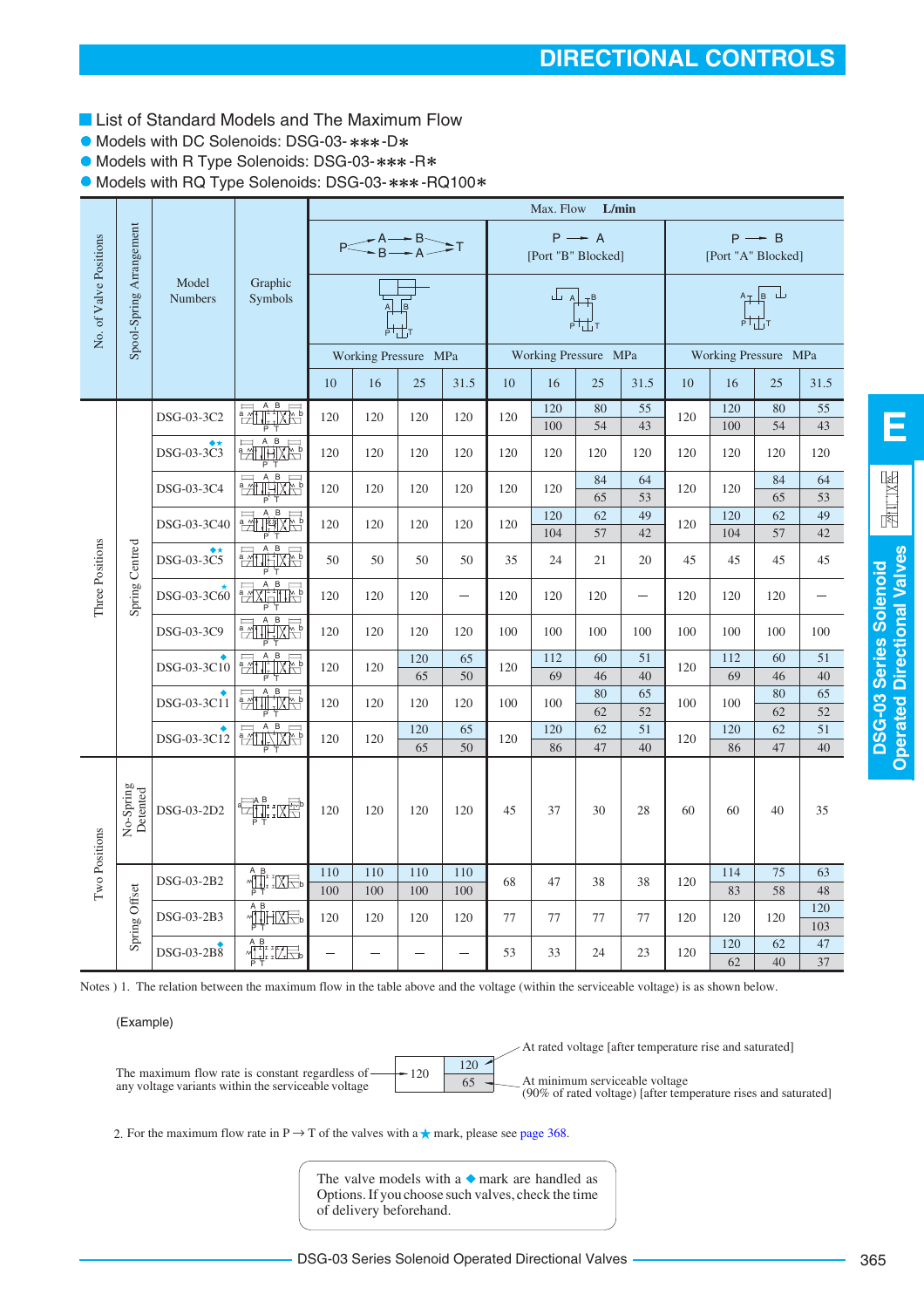# **List of Standard Models and The Maximum Flow**

• Models with AC Solenoids: DSG-03-\*\*\*-A\*

|                                   |                          |                              |                                                                                                                                                                                                                                                                                                                                              |      |      |                                                         |             |                                                        | Max. Flow                                                      |                           | <b>U.S.GPM</b>           |                                       |                                                                                                                          |                         |                         |
|-----------------------------------|--------------------------|------------------------------|----------------------------------------------------------------------------------------------------------------------------------------------------------------------------------------------------------------------------------------------------------------------------------------------------------------------------------------------|------|------|---------------------------------------------------------|-------------|--------------------------------------------------------|----------------------------------------------------------------|---------------------------|--------------------------|---------------------------------------|--------------------------------------------------------------------------------------------------------------------------|-------------------------|-------------------------|
|                                   |                          |                              |                                                                                                                                                                                                                                                                                                                                              |      |      | $P \leq B \leq A \leq T$                                |             |                                                        | [Port "B" Blocked]                                             | $P \rightarrow A$         |                          |                                       | [Port "A" Blocked]                                                                                                       | $P \rightarrow B$       |                         |
| No. of Valve Positions            | Spool-Spring Arrangement | Model<br><b>Numbers</b>      | Graphic<br>Symbole                                                                                                                                                                                                                                                                                                                           |      |      | B                                                       |             |                                                        | $\overline{\mathbb{F}}$ $\mathbb{A}$ $\mathbb{F}^{\mathsf{B}}$ |                           |                          |                                       |                                                                                                                          | ATB                     |                         |
|                                   |                          |                              |                                                                                                                                                                                                                                                                                                                                              |      |      | Working Pressure PSI                                    |             |                                                        | Working Pressure PSI                                           |                           |                          |                                       | Working Pressure PSI                                                                                                     |                         |                         |
|                                   |                          |                              |                                                                                                                                                                                                                                                                                                                                              | 1450 | 2320 | 3630                                                    | 4570        | 1450                                                   | 2320                                                           | 3630                      | 4570                     | 1450                                  | 2320                                                                                                                     | 3630                    | 4570                    |
|                                   |                          | DSG-03-3C2                   | $\begin{picture}(130,10) \put(0,0){\line(1,0){155}} \put(15,0){\line(1,0){155}} \put(15,0){\line(1,0){155}} \put(15,0){\line(1,0){155}} \put(15,0){\line(1,0){155}} \put(15,0){\line(1,0){155}} \put(15,0){\line(1,0){155}} \put(15,0){\line(1,0){155}} \put(15,0){\line(1,0){155}} \put(15,0){\line(1,0){155}} \put(15,0){\line(1,0){155}}$ | 26.4 | 26.4 | 26.4                                                    | 26.4        | 23.8(12.9)                                             | 26.4 (18.5) 26.4 (12.7)<br>14.0(7.9)                           | 25.4(7.4)<br>9.0(5.0)     | 6.7(4.0)                 | $17.2(6.3)$ 26.4 (18.5)<br>23.8(12.9) | 26.4(12.7)<br>14.0(7.9)                                                                                                  | 25.4(7.4)<br>9.0(5.0)   | 17.2(6.3)<br>6.7(4.0)   |
|                                   |                          | DSG-03-3C3                   | $\frac{1}{2}$<br>₩ė                                                                                                                                                                                                                                                                                                                          | 23.8 | 23.8 | 23.8                                                    | 23.8        |                                                        | 26.4 (21.4) 26.4 (21.4)                                        | $26.4(21.4)$ $26.4(21.4)$ |                          |                                       | $26.4(21.4)$ $26.4(21.4)$                                                                                                | 26.4(21.4)              | 26.4(21.4)              |
|                                   |                          | DSG-03-3C4                   | $\overline{B}$<br><b>THARE</b>                                                                                                                                                                                                                                                                                                               | 21.1 | 21.1 | 21.1(17.2)                                              | 21.1(6.6)   | 26.4(15.3)                                             | 26.4(8.7)                                                      | 20.1(5.8)                 | 12.2(5.0)                | 26.4(15.3)                            | 26.4 (21.4) 26.4 (21.4) 26.4 (21.4) 26.4 (21.4) 26.4 (21.4) 26.4 (21.4) 26.4 (21.4) 26.4 (21.4) 26.4 (21.4)<br>26.4(8.7) | 20.1(5.8)               | 12.2(5.0)               |
|                                   |                          |                              |                                                                                                                                                                                                                                                                                                                                              |      |      | 19.8(5.3)                                               | 7.9(4.0)    | 23.8(12.4)                                             | 13.2(6.9)                                                      | 7.4(4.8)                  | 5.8(4.0)                 | 23.8 (12.4)                           | 13.2(6.9)                                                                                                                | 7.4(4.8)                | 5.8(4.0)                |
|                                   |                          | DSG-03-3C40                  | $\begin{tabular}{ c c c c } \hline A & B & C \\ \hline \hline \hline \end{tabular}$<br>$\frac{a}{b}$                                                                                                                                                                                                                                         | 26.4 | 26.4 | 26.4                                                    | 26.4 (19.8) | $26.4(16.4)$ $26.4(10.3)$<br>$26.4(6.6)$ 16.4 $(10.6)$ | 12.4(6.9)                                                      | 22.2(5.5)<br>7.1(4.2)     | 12.7(4.8)<br>5.3(3.2)    | 26.4(16.4)<br>16.4(10.6)              | 26.4(10.3)<br>12.4(6.9)                                                                                                  | 22.2(5.5)<br>7.1(4.2)   | 12.7(4.8)<br>5.3(3.2)   |
| Three Positions<br>Spring Centred |                          | $\bullet\star$<br>DSG-03-3C5 | 謌<br><u> प्रेनरि</u> सिं                                                                                                                                                                                                                                                                                                                     | 7.9  | 7.9  | 7.9                                                     | 7.9         | 6.9                                                    | 5.5                                                            | 4.8                       | 4.2                      | 7.9                                   | 7.4                                                                                                                      | 7.4                     | 7.4                     |
|                                   |                          | DSG-03-3C60                  | <b>PAXIFILIK!</b>                                                                                                                                                                                                                                                                                                                            | 18.5 | 18.5 | 18.5                                                    | $\equiv$    | 26.4                                                   | 26.4                                                           | 26.4                      | $\overline{\phantom{m}}$ | 26.4                                  | 26.4                                                                                                                     | 26.4                    |                         |
|                                   |                          | DSG-03-3C9                   | <b>PATTLE BAR</b>                                                                                                                                                                                                                                                                                                                            | 26.4 | 26.4 | 26.4                                                    | 26.4        | 15.9                                                   | 15.9                                                           | 15.9                      | 15.9                     | 15.9                                  | 15.9                                                                                                                     | 15.9                    | 15.9                    |
|                                   |                          | DSG-03-3C10                  | <b>Entixe</b>                                                                                                                                                                                                                                                                                                                                | 21.1 | 21.1 | 21.1(7.9)                                               | 21.1(5.3)   | 26.4(14.5)                                             | 26.4(9.5)                                                      | 15.9(5.5)                 | 9.0(4.2)                 | 26.4(14.5)                            | 26.4(9.5)                                                                                                                | 15.9(5.5)               | 9.0(4.2)                |
|                                   |                          |                              | $\overline{B}$                                                                                                                                                                                                                                                                                                                               |      |      | 7.9(6.6)                                                | 5.3(4.0)    | 15.9(10)                                               | 12.4(6.3)                                                      | 6.1(3.7)                  | 4.5(2.9)                 | 15.9(10)                              | 12.4(6.3)                                                                                                                | 6.1(3.7)                | 4.5(2.9)                |
|                                   |                          | DSG-03-3C11                  | e州<br>मा प्राप्त                                                                                                                                                                                                                                                                                                                             | 26.4 | 26.4 | 26.4                                                    | 26.4        |                                                        | 26.4 (21.1) 26.4 (17.2)<br>$21.1(15.9)$ 18.5 (12.2)            | 22.5(9.2)<br>13.5(8.5)    | 16.4(7.4)                | 26.4(21.1)<br>$11.9(6.6)$ 21.9 (15.9) | 26.4(17.2)<br>18.5(12.2)                                                                                                 | 22.5(9.2)<br>13.5(8.5)  | 16.4(7.4)<br>11.9(6.6)  |
|                                   |                          | DSG-03-3C12                  | <b>PILITE</b>                                                                                                                                                                                                                                                                                                                                | 23.8 | 23.8 | 23.8(7.9)                                               | 23.8(5.3)   | 26.4(14.5)                                             | 26.4(9.5)                                                      | 15.9(5.5)                 | 9.0(4.2)                 | 26.4(14.5)                            | 26.4(9.5)                                                                                                                | 15.9(5.5)               | 9.0(4.2)                |
|                                   |                          |                              |                                                                                                                                                                                                                                                                                                                                              |      |      | 10.6(5.3)                                               | 5.3(4.0)    | 15.9(10)                                               | 12.4(6.3)                                                      | 6.1(3.7)                  | 4.5(2.9)                 | 15.9(10)                              | 12.4(6.3)                                                                                                                | 6.1(3.7)                | 4.5(2.9)                |
|                                   | No-Spring<br>Detented    | DSG-03-2D2                   | - 그대 18년                                                                                                                                                                                                                                                                                                                                     | 26.4 | 26.4 | 26.4                                                    | 26.4        | 10.6                                                   | 10.6                                                           | 7.9                       | 7.4                      | 15.9                                  | 15.9                                                                                                                     | 10.6                    | 9.2                     |
| Two Positions                     |                          | DSG-03-2B2                   | ⊣∰.ïXQ                                                                                                                                                                                                                                                                                                                                       | 26.4 | 26.4 | 26.4                                                    | 26.4        | 9.0                                                    | 6.3                                                            | 5.3                       | 5.0                      |                                       | 26.4 (16.4) 26.4 (16.4) 26.4 (11.6)                                                                                      |                         | 24.8(9.8)               |
|                                   |                          |                              |                                                                                                                                                                                                                                                                                                                                              |      |      | 26.4 (23.8) 26.4 (23.8) 26.4 (23.8) 26.4 (23.8)         |             |                                                        |                                                                |                           |                          | 21.1(11.1)                            | 19.3(9.5)                                                                                                                | 16.6(9.0)               | 13.5(8.7)               |
|                                   | Spring Offset            | DSG-03-2B3                   |                                                                                                                                                                                                                                                                                                                                              | 26.4 | 26.4 | 26.4<br>26.4 (19.8) 26.4 (19.8) 26.4 (19.8) 26.4 (19.8) | 26.4        | 15.1                                                   | 15.1                                                           | 15.1                      | 15.1                     | 26.4 (20.9)                           | 26.4(19)<br>24.3 (14.5) 23.5 (12.2)                                                                                      | 26.4(16.9)<br>20.6(7.4) | 26.4(15.6)<br>18.5(7.1) |
|                                   |                          | DSG-03-2B8                   | ृीः ः⊠त                                                                                                                                                                                                                                                                                                                                      |      |      |                                                         |             | 6.9                                                    | 5.0                                                            | 4.8                       | 4.2                      | 26.4(9.2)<br>11.9(5.5)                | 23(4.0)<br>9.0(3.2)                                                                                                      | 16.1(2.4)<br>4.0(2.4)   | 12.9(1.8)<br>2.9(1.6)   |

Notes: 1. The relation between the maximum flow in the table above and the voltage (within the serviceable voltage) is as shown below.

| (Example)                                                                                                                                 | 50Hz, At rated voltage          |                         | 50Hz, At minimum serviceable voltage<br>$(80\% \text{ of rated voltage})$ |
|-------------------------------------------------------------------------------------------------------------------------------------------|---------------------------------|-------------------------|---------------------------------------------------------------------------|
| The maximum flow rate is $-$<br>constant regardless of 50 Hz or<br>60 Hz and of any voltage<br>variants within the serviceable<br>voltage | 26.4<br>60Hz, At rated voltage- | 26.4(19.8)<br>26.4(6.6) | 60Hz, At minimum serviceable voltage<br>$(90\% \text{ of rated voltage})$ |

2. For the maximum flow rate in P  $\rightarrow$  T of the valves with a  $\star$  mark, please see [page 368.](#page-7-0)

The valve models with a  $\bullet$  mark are handled as Options. If you choose such valves, check the time of delivery beforehand.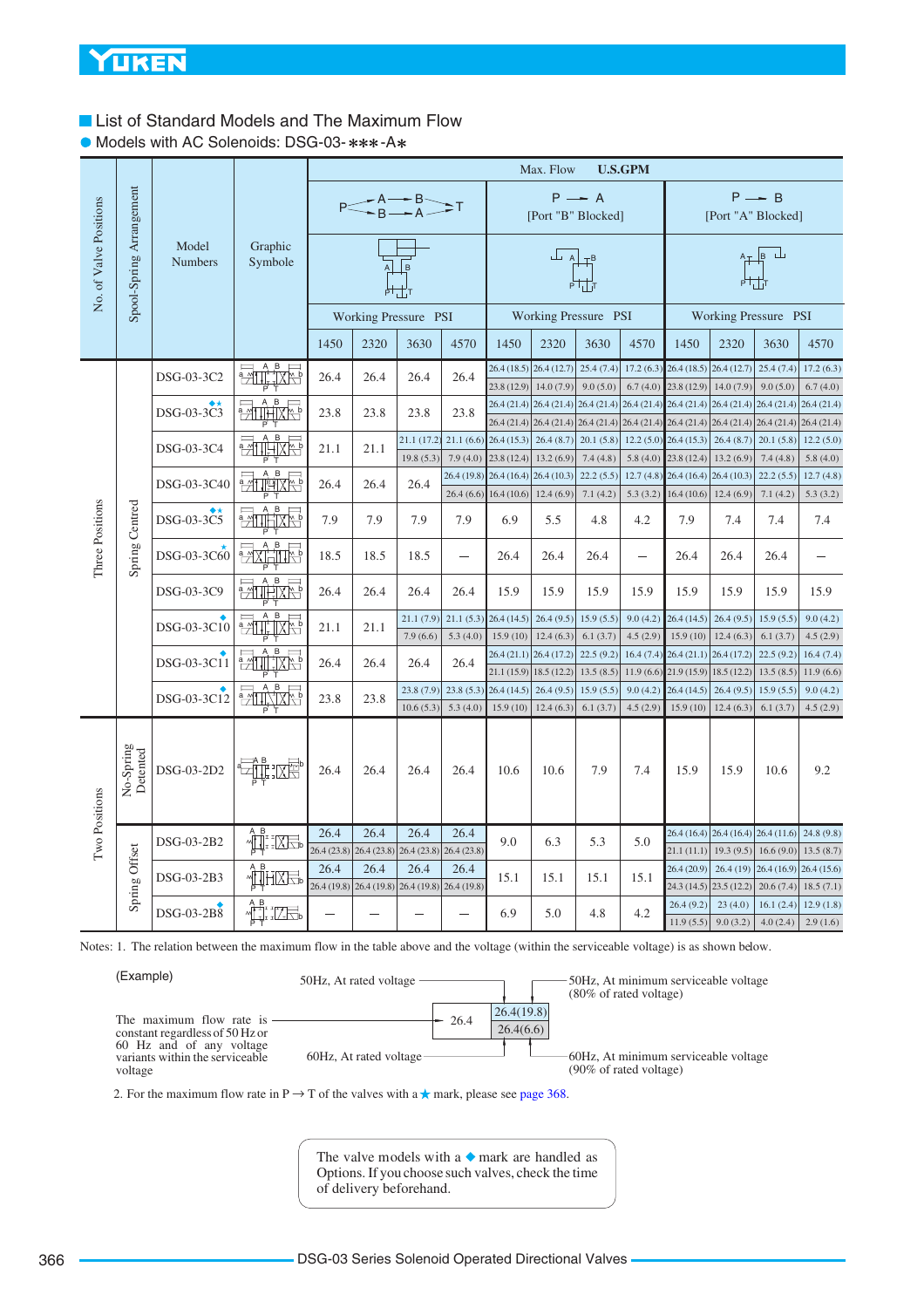- **List of Standard Models and The Maximum Flow**
- Models with DC Solenoids: DSG-03-\*\*\*-D\*
- Models with R Type Solenoids: DSG-03- \*\*\*-R\*

 $\bullet$  Models with RQ Type Solenoids: DSG-03- \*\*\*-RQ100\*

| Spool-Spring Arrangement<br>$P \rightarrow A$<br>$P \rightarrow B$<br>$P \leq A \rightarrow B$ $T$<br>No. of Valve Positions<br>[Port "B" Blocked]<br>[Port "A" Blocked]<br>Model<br>Graphic<br>件書山<br>ᅟᆠ<br><b>Numbers</b><br>Symbols<br>Working Pressure PSI<br>Working Pressure PSI<br>Working Pressure PSI<br>4570<br>2320<br>3630<br>1450<br>2320<br>3630<br>4570<br>1450<br>2320<br>3630<br>1450<br>4570<br>$\frac{1}{2}$<br>31.7<br>31.7<br>21.1<br>14.5<br>21.1<br>14.5<br>DSG-03-3C2<br>31.7<br>31.7<br>31.7<br>31.7<br>31.7<br>31.7<br>26.4<br>26.4<br>14.3<br>11.4<br>14.3<br>11.4<br>$A$ $B$<br><b>PATIHIXE</b><br>DSG-03-3C3<br>31.7<br>31.7<br>31.7<br>31.7<br>31.7<br>31.7<br>31.7<br>31.7<br>31.7<br>31.7<br>31.7<br>31.7<br>神区<br>22.2<br>22.2<br>16.9<br>16.9<br>$\frac{1}{2}$<br>DSG-03-3C4<br>31.7<br>31.7<br>31.7<br>31.7<br>31.7<br>31.7<br>31.7<br>31.7<br>17.2<br>14<br>17.2<br>14<br>动响波<br>16.4<br>16.4<br>31.7<br>12.9<br>31.7<br>12.9<br>DSG-03-3C40<br>31.7<br>31.7<br>31.7<br>31.7<br>31.7<br>31.7<br>27.5<br>27.5<br>15.1<br>11.1<br>15.1<br>11.1<br>Three Positions<br>Spring Centred<br><b>PITTHIXES</b><br>DSG-03-3C5<br>13.2<br>13.2<br>13.2<br>11.9<br>13.2<br>9.2<br>6.3<br>5.5<br>5.3<br>11.9<br>11.9<br>11.9<br><b>DATE</b><br>DSG-03-3C60<br>31.7<br>31.7<br>31.7<br>31.7<br>31.7<br>31.7<br>31.7<br>31.7<br>31.7<br>$\overline{\phantom{m}}$ |               |  |  |  |  | Max. Flow | <b>U.S. GPM</b> |  |  |
|---------------------------------------------------------------------------------------------------------------------------------------------------------------------------------------------------------------------------------------------------------------------------------------------------------------------------------------------------------------------------------------------------------------------------------------------------------------------------------------------------------------------------------------------------------------------------------------------------------------------------------------------------------------------------------------------------------------------------------------------------------------------------------------------------------------------------------------------------------------------------------------------------------------------------------------------------------------------------------------------------------------------------------------------------------------------------------------------------------------------------------------------------------------------------------------------------------------------------------------------------------------------------------------------------------------------------------------------------------------------------------------|---------------|--|--|--|--|-----------|-----------------|--|--|
|                                                                                                                                                                                                                                                                                                                                                                                                                                                                                                                                                                                                                                                                                                                                                                                                                                                                                                                                                                                                                                                                                                                                                                                                                                                                                                                                                                                       |               |  |  |  |  |           |                 |  |  |
|                                                                                                                                                                                                                                                                                                                                                                                                                                                                                                                                                                                                                                                                                                                                                                                                                                                                                                                                                                                                                                                                                                                                                                                                                                                                                                                                                                                       |               |  |  |  |  |           |                 |  |  |
|                                                                                                                                                                                                                                                                                                                                                                                                                                                                                                                                                                                                                                                                                                                                                                                                                                                                                                                                                                                                                                                                                                                                                                                                                                                                                                                                                                                       |               |  |  |  |  |           |                 |  |  |
|                                                                                                                                                                                                                                                                                                                                                                                                                                                                                                                                                                                                                                                                                                                                                                                                                                                                                                                                                                                                                                                                                                                                                                                                                                                                                                                                                                                       |               |  |  |  |  |           |                 |  |  |
|                                                                                                                                                                                                                                                                                                                                                                                                                                                                                                                                                                                                                                                                                                                                                                                                                                                                                                                                                                                                                                                                                                                                                                                                                                                                                                                                                                                       |               |  |  |  |  |           |                 |  |  |
|                                                                                                                                                                                                                                                                                                                                                                                                                                                                                                                                                                                                                                                                                                                                                                                                                                                                                                                                                                                                                                                                                                                                                                                                                                                                                                                                                                                       |               |  |  |  |  |           |                 |  |  |
|                                                                                                                                                                                                                                                                                                                                                                                                                                                                                                                                                                                                                                                                                                                                                                                                                                                                                                                                                                                                                                                                                                                                                                                                                                                                                                                                                                                       |               |  |  |  |  |           |                 |  |  |
|                                                                                                                                                                                                                                                                                                                                                                                                                                                                                                                                                                                                                                                                                                                                                                                                                                                                                                                                                                                                                                                                                                                                                                                                                                                                                                                                                                                       |               |  |  |  |  |           |                 |  |  |
|                                                                                                                                                                                                                                                                                                                                                                                                                                                                                                                                                                                                                                                                                                                                                                                                                                                                                                                                                                                                                                                                                                                                                                                                                                                                                                                                                                                       |               |  |  |  |  |           |                 |  |  |
|                                                                                                                                                                                                                                                                                                                                                                                                                                                                                                                                                                                                                                                                                                                                                                                                                                                                                                                                                                                                                                                                                                                                                                                                                                                                                                                                                                                       |               |  |  |  |  |           |                 |  |  |
| $\frac{1}{2}$<br>DSG-03-3C9<br>26.4<br>26.4<br>26.4<br>31.7<br>31.7<br>31.7<br>31.7<br>26.4<br>26.4<br>26.4<br>26.4<br>26.4                                                                                                                                                                                                                                                                                                                                                                                                                                                                                                                                                                                                                                                                                                                                                                                                                                                                                                                                                                                                                                                                                                                                                                                                                                                           |               |  |  |  |  |           |                 |  |  |
| <b>MILIXE</b><br>31.7<br>17.2<br>29.6<br>15.9<br>29.6<br>15.9<br>13.5<br>13.5<br>DSG-03-3C10<br>31.7<br>31.7<br>31.7<br>31.7                                                                                                                                                                                                                                                                                                                                                                                                                                                                                                                                                                                                                                                                                                                                                                                                                                                                                                                                                                                                                                                                                                                                                                                                                                                          |               |  |  |  |  |           |                 |  |  |
| 13.2<br>17.2<br>18.2<br>12.2<br>18.2<br>12.2<br>10.6<br>10.6                                                                                                                                                                                                                                                                                                                                                                                                                                                                                                                                                                                                                                                                                                                                                                                                                                                                                                                                                                                                                                                                                                                                                                                                                                                                                                                          |               |  |  |  |  |           |                 |  |  |
| <b>Except Section</b><br>21.1<br>17.2<br>21.1<br>17.2<br>DSG-03-3C11<br>31.7<br>31.7<br>31.7<br>31.7<br>26.4<br>26.4<br>26.4<br>26.4<br>13.7<br>16.4<br>16.4<br>13.7                                                                                                                                                                                                                                                                                                                                                                                                                                                                                                                                                                                                                                                                                                                                                                                                                                                                                                                                                                                                                                                                                                                                                                                                                  |               |  |  |  |  |           |                 |  |  |
| B,<br>31.7<br>17.2<br>31.7<br>31.7<br>16.4<br>16.4<br>13.5<br>13.5<br><b>Zurich School</b>                                                                                                                                                                                                                                                                                                                                                                                                                                                                                                                                                                                                                                                                                                                                                                                                                                                                                                                                                                                                                                                                                                                                                                                                                                                                                            |               |  |  |  |  |           |                 |  |  |
| DSG-03-3C12<br>31.7<br>31.7<br>31.7<br>31.7<br>13.2<br>17.2<br>22.7<br>12.4<br>10.6<br>22.7<br>12.4<br>10.6                                                                                                                                                                                                                                                                                                                                                                                                                                                                                                                                                                                                                                                                                                                                                                                                                                                                                                                                                                                                                                                                                                                                                                                                                                                                           |               |  |  |  |  |           |                 |  |  |
| No-Spring<br>Detented<br><del>일때 1</del> 7년<br>DSG-03-2D2<br>31.7<br>31.7<br>31.7<br>11.9<br>9.8<br>7.4<br>15.9<br>15.9<br>10.6<br>9.2<br>31.7<br>7.9                                                                                                                                                                                                                                                                                                                                                                                                                                                                                                                                                                                                                                                                                                                                                                                                                                                                                                                                                                                                                                                                                                                                                                                                                                 |               |  |  |  |  |           |                 |  |  |
| 29.1<br>29.1<br>29.1<br>29.1<br>30.1<br>19.8<br>16.6<br>$\begin{picture}(120,10) \put(0,0){\line(1,0){15}} \put(15,0){\line(1,0){15}} \put(15,0){\line(1,0){15}} \put(15,0){\line(1,0){15}} \put(15,0){\line(1,0){15}} \put(15,0){\line(1,0){15}} \put(15,0){\line(1,0){15}} \put(15,0){\line(1,0){15}} \put(15,0){\line(1,0){15}} \put(15,0){\line(1,0){15}} \put(15,0){\line(1,0){15}} \put(15,0){\line($<br>DSG-03-2B2<br>18<br>10<br>31.7<br>12.4<br>10                                                                                                                                                                                                                                                                                                                                                                                                                                                                                                                                                                                                                                                                                                                                                                                                                                                                                                                           | Two Positions |  |  |  |  |           |                 |  |  |
| 26.4<br>26.4<br>26.4<br>26.4<br>21.9<br>15.3<br>12.7                                                                                                                                                                                                                                                                                                                                                                                                                                                                                                                                                                                                                                                                                                                                                                                                                                                                                                                                                                                                                                                                                                                                                                                                                                                                                                                                  |               |  |  |  |  |           |                 |  |  |
| Spring Offset<br>$\begin{picture}(20,5) \put(0,0) {\put(0,0){\line(1,0){15}} \put(1,0){\line(1,0){15}} \put(1,0){\line(1,0){15}} \put(1,0){\line(1,0){15}} \put(1,0){\line(1,0){15}} \put(1,0){\line(1,0){15}} \put(1,0){\line(1,0){15}} \put(1,0){\line(1,0){15}} \put(1,0){\line(1,0){15}} \put(1,0){\line(1,0){15}} \put(1,0){\line(1,0){15}} \put(1,0){\line(1,0){15$<br>31.7<br>DSG-03-2B3<br>31.7<br>31.7<br>31.7<br>31.7<br>20.3<br>20.3<br>20.3<br>20.3<br>31.7<br>31.7<br>31.7<br>27.2                                                                                                                                                                                                                                                                                                                                                                                                                                                                                                                                                                                                                                                                                                                                                                                                                                                                                       |               |  |  |  |  |           |                 |  |  |
| 31.7<br>16.4<br>12.4<br>:LH<br>31.7<br>DSG-03-2B8<br>14<br>8.7<br>6.3<br>6.1<br>16.4<br>10.6<br>9.8                                                                                                                                                                                                                                                                                                                                                                                                                                                                                                                                                                                                                                                                                                                                                                                                                                                                                                                                                                                                                                                                                                                                                                                                                                                                                   |               |  |  |  |  |           |                 |  |  |

Notes ) 1. The relation between the maximum flow in the table above and the voltage (within the serviceable voltage) is as shown below.

(Example)



2. For the maximum flow rate in P  $\rightarrow$  T of the valves with a  $\star$  mark, please see [page 368.](#page-7-0)

The valve models with a  $\bullet$  mark are handled as Options. If you choose such valves, check the time of delivery beforehand.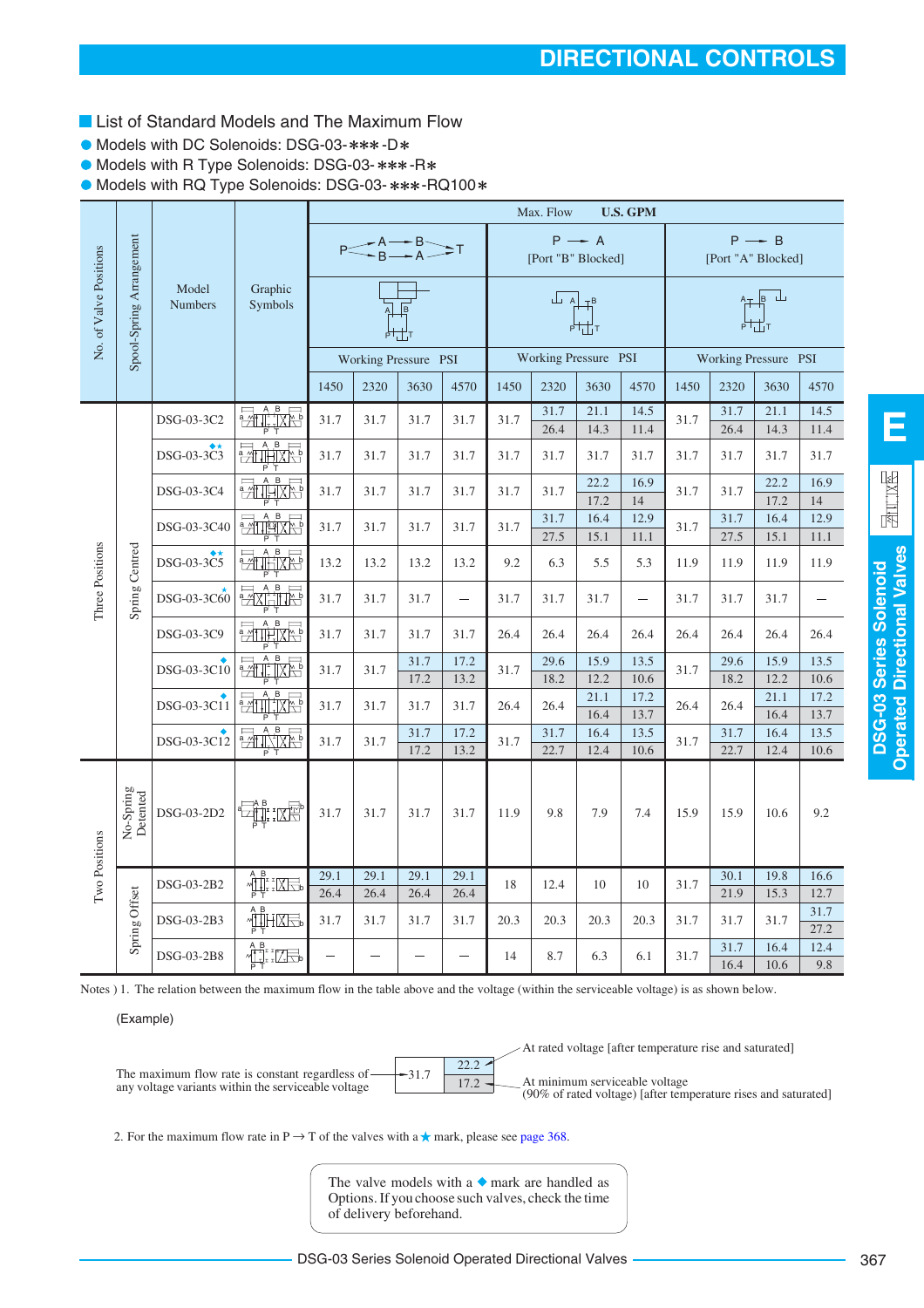### <span id="page-7-0"></span>Maximum Flow of Centre By-Pass

In valve type 3C3, 3C5 and 3C60, in case where the actuator is put on in between the cylinder ports A and B as illustrated below and where the actuator moves and suspended at its stroke end and where the valve is then shifted to the neutral position in the suspended state of the actuator, the maximum flow rates available are those as shown as the table below regardless of any voltage in the range of serviceable voltage.



|                         | Graphic                         |                        | Max. Flow                 | L/min (U.S.GPM)           |                          |
|-------------------------|---------------------------------|------------------------|---------------------------|---------------------------|--------------------------|
| Model Numbers           | Symbols                         | 10 MPa<br>$(1450$ PSI) | 16 MPa<br>$(2320$ PSI $)$ | 25 MPa<br>$(3630$ PSI $)$ | 31.5 MPa<br>$(4570$ PSI) |
| $DSG-03-3C3-A*$         | A.B<br>TM b<br>a M              | 100(26.4)              | 100(26.4)                 | 100(26.4)                 | 100(26.4)                |
| DSG-03-3C3-D*/R*/RO100  |                                 | 120(31.7)              | 120(31.7)                 | 120(31.7)                 | 120(31.7)                |
| $DSG-03-3C5-A*$         | A, B<br>7m b                    | 26(6.9)                | 21(5.5)                   | 18(4.8)                   | 16(4.2)                  |
| DSG-03-3C5-D*/R*/RO100  | $\alpha$ $\rightarrow$ $\gamma$ | 35(9.2)                | 24(6.3)                   | 21(5.5)                   | 20(5.3)                  |
| DSG-03-3C60-A*          | A, B<br>TW b<br>a<br>₩          | 84 (22.2)              | 52(13.7)                  | 52(13.7)                  |                          |
| DSG-03-3C60-D*/R*/RO100 | Þ.                              | 68 (18.0)              | 65(17.2)                  | 61(16.1)                  |                          |

- **List of Shockless Models and The Maximum Flow**
- $\bullet$  Models with DC Solenoids: S-DSG-03-\*\*\*-D\*
- Models with R Type Solenoids: S-DSG-03-\*\*\*-R\*
- $\bullet$  Models with RQ Type Solenoids: S-DSG-03-\*\*\* -RQ100

|                                   |                             |                         |                                                                                                                                                                                                                                                                                                                                                     |                                                                                                         |              |                                                     |              |            | Max. Flow                                                                   |                                | L/min (U.S.GPM)                 |           |              |                                                                         |              |
|-----------------------------------|-----------------------------|-------------------------|-----------------------------------------------------------------------------------------------------------------------------------------------------------------------------------------------------------------------------------------------------------------------------------------------------------------------------------------------------|---------------------------------------------------------------------------------------------------------|--------------|-----------------------------------------------------|--------------|------------|-----------------------------------------------------------------------------|--------------------------------|---------------------------------|-----------|--------------|-------------------------------------------------------------------------|--------------|
|                                   |                             |                         |                                                                                                                                                                                                                                                                                                                                                     |                                                                                                         |              |                                                     |              |            | $P \rightarrow A$<br>[Port "B" Blocked]                                     |                                |                                 |           |              | $P \rightarrow B$<br>[Port "A" Blocked]                                 |              |
| No. of Valve<br>Positions         | Arrangement<br>Spool-Spring | Model<br><b>Numbers</b> | Graphic<br>Symbols                                                                                                                                                                                                                                                                                                                                  |                                                                                                         | ᆎᅶ           |                                                     |              |            | $\begin{array}{c} \bot \end{array}$ A $\begin{array}{c} \top B \end{array}$ | <b>PULL</b>                    |                                 |           |              | $A_T$ $B \perp$<br>$P\overline{\prod}T$                                 |              |
|                                   |                             |                         |                                                                                                                                                                                                                                                                                                                                                     |                                                                                                         |              | <b>Working Pressure MPa (PSI)</b>                   |              |            | Working Pressure MPa (PSI)                                                  |                                |                                 |           |              | Working Pressure MPa (PSI)                                              |              |
|                                   |                             |                         |                                                                                                                                                                                                                                                                                                                                                     | 5<br>(730)                                                                                              | 10<br>(1450) | 16<br>(2320)                                        | 25<br>(3630) | 5<br>(730) | 10<br>(1450)                                                                | 16<br>(2320)                   | 25<br>(3630)                    | (730)     | 10<br>(1450) | 16<br>(2320)                                                            | 25<br>(3630) |
|                                   |                             | S-DSG-03-3C2            | $\frac{1}{2}$ $\frac{1}{2}$ $\frac{1}{11}$ $\frac{1}{11}$ $\frac{1}{11}$ $\frac{1}{11}$ $\frac{1}{11}$ $\frac{1}{11}$ $\frac{1}{11}$ $\frac{1}{11}$ $\frac{1}{11}$ $\frac{1}{11}$ $\frac{1}{11}$ $\frac{1}{11}$ $\frac{1}{11}$ $\frac{1}{11}$ $\frac{1}{11}$ $\frac{1}{11}$ $\frac{1}{11}$ $\frac{1}{11}$ $\frac$                                   |                                                                                                         |              |                                                     |              |            |                                                                             |                                | $120(31.7)$ 75 (19.8) 50 (13.2) | 120(31.7) |              | $\left[ 120(31.7) \right]$ 75 (19.8)                                    | 50(13.2)     |
| Positions<br>Three                | entred<br>Spring            |                         |                                                                                                                                                                                                                                                                                                                                                     |                                                                                                         |              |                                                     |              |            |                                                                             |                                | $105(27.7)$ 65 (17.2) 40 (10.6) |           |              | $\left  105 \left( 27.7 \right) \right  65 \left( 17.2 \right)$         | 40(10.6)     |
|                                   |                             | S-DSG-03-3C4            | $\frac{1}{2}$ $\frac{1}{2}$ $\frac{1}{2}$ $\frac{1}{2}$ $\frac{1}{2}$ $\frac{1}{2}$ $\frac{1}{2}$ $\frac{1}{2}$ $\frac{1}{2}$ $\frac{1}{2}$ $\frac{1}{2}$ $\frac{1}{2}$ $\frac{1}{2}$ $\frac{1}{2}$ $\frac{1}{2}$ $\frac{1}{2}$ $\frac{1}{2}$ $\frac{1}{2}$ $\frac{1}{2}$ $\frac{1}{2}$ $\frac{1}{2}$ $\frac{1}{2}$                                 |                                                                                                         |              | $\left  85 \right  (22.5) \left  65 \right  (17.2)$ |              | 120(31.7)  |                                                                             |                                | $120(31.7)$ 75 (19.8) 40 (10.6) | 120(31.7) |              | $\left  120 \left( 31.7 \right) \right  75 \left( 19.8 \right) \right $ | 40(10.6)     |
|                                   |                             |                         |                                                                                                                                                                                                                                                                                                                                                     |                                                                                                         |              | [70 (18.5) 45 (11.9)]                               |              |            |                                                                             | $100(26.4)$ 65 (17.2) 35 (9.2) |                                 |           |              | $\left  100 \left( 26.4 \right) \right  65 \left( 17.2 \right)$         | 35(9.2)      |
|                                   | Spring<br>Offset            |                         |                                                                                                                                                                                                                                                                                                                                                     |                                                                                                         |              |                                                     |              |            |                                                                             |                                |                                 |           |              | 105(27.7)                                                               | 60(15.9)     |
| Positions<br>$\operatorname{Two}$ |                             | S-DSG-03-2B2            | $\begin{picture}(20,10) \put(0,0){\line(1,0){15}} \put(15,0){\line(1,0){15}} \put(15,0){\line(1,0){15}} \put(15,0){\line(1,0){15}} \put(15,0){\line(1,0){15}} \put(15,0){\line(1,0){15}} \put(15,0){\line(1,0){15}} \put(15,0){\line(1,0){15}} \put(15,0){\line(1,0){15}} \put(15,0){\line(1,0){15}} \put(15,0){\line(1,0){15}} \put(15,0){\line(1$ | 120 (31.7) 100 (26.4) 75 (19.8) 40 (10.6) 39 (10.3) 39 (10.3) 39 (10.3) 39 (10.3) 120 (31.7) 120 (31.7) |              |                                                     |              |            |                                                                             |                                |                                 |           |              | 80(21.1)                                                                | 50(13.2)     |

Note: The relation between the maximum flow in the table above and the voltage (within the serviceable voltage) is as shown below.

(Example)

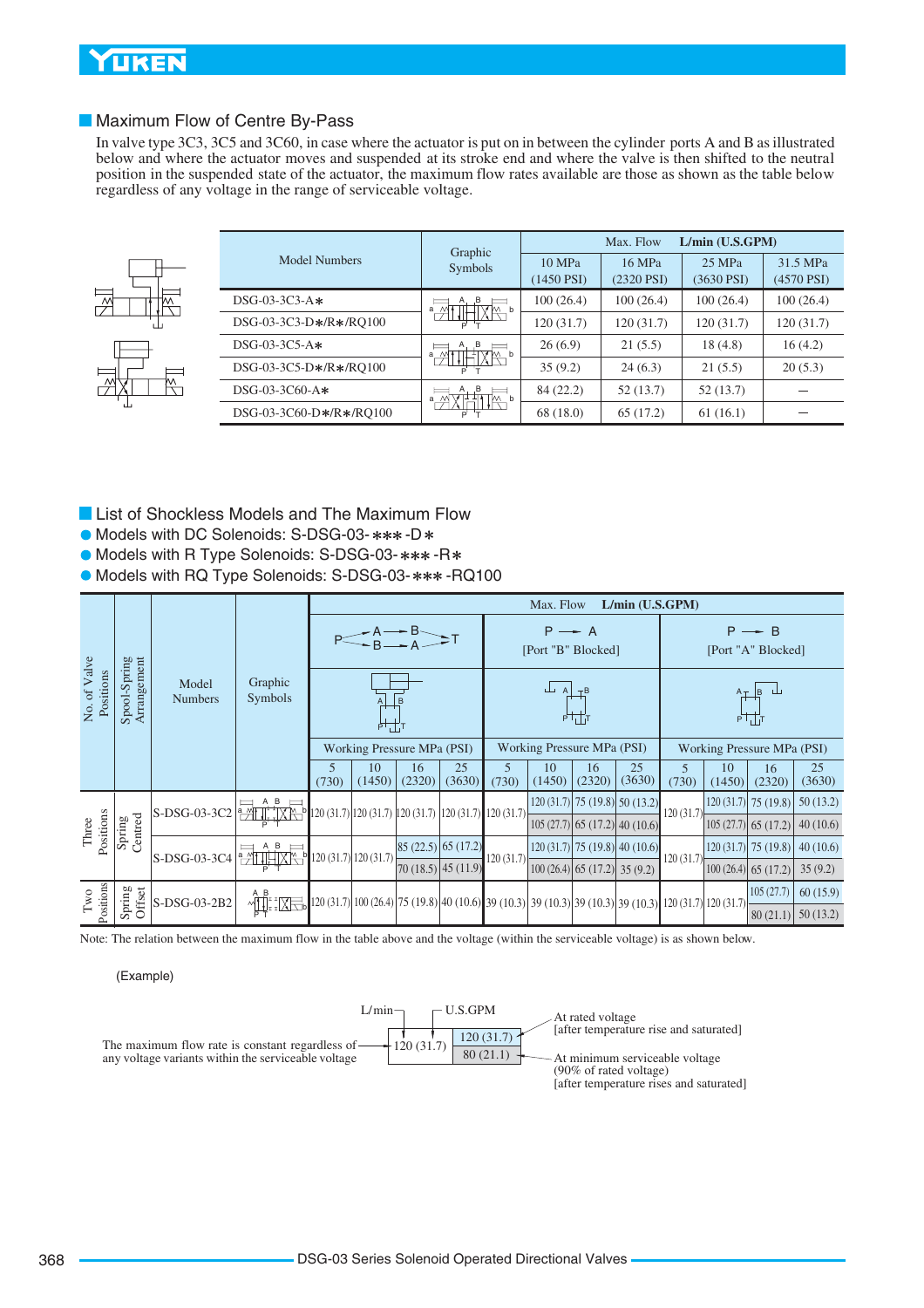### <span id="page-8-0"></span>Reverse Mounting of Solenoid

In spring offset type, it is a standard configuration that the solenoid is mounted onto the valve in the SOL b position (side). However, in this particular spool-spring arrangement, the mounting of the solenoid onto the valve in the reverse position -SOL a side- is also available. The graphic symbol for this reverse mounting is as shown below. As for the valve type  $2B*A$  and  $2B*B$ , please refer to the explanation under the heading of "Valves Using Neutral



Standard Mtg. of Solenoid Reverse Mtg. of Solenoid

### **U** Valves Using Neutral Position and Side Position (Special Two Position Valve)

Besides the use of the standard 2-position valves aforementioned in the "List of Standard Models and Maximum Flow", the 3-position valves also can be used as the 2-position valves using the two of their three positions. In this case, there are two kinds of the valve available. One is the valve using the neutral position and SOL a position (2B  $*$ A) and another is the valve using the neutral position and SOL b position  $(2B*B)$ .



|                      |                               | Graphic SymbolsG     |  | <b>Model Numbers</b> |  |
|----------------------|-------------------------------|----------------------|--|----------------------|--|
| <b>Model Numbers</b> | Standard<br>Mtg. Type         | Reverse<br>Mtg. Type |  |                      |  |
| $(S-) DSG-03-2B*A$   | ,B<br>A<br>$\mathcal{N}$<br>p | .B<br>۱a<br>P        |  | $DSG-03-2B*B$        |  |
| $(S-)$ DSG-03-2B2A   |                               |                      |  | (S-) DSG-03-2B2B     |  |

|              | Graphic SymbolsG     |                      | raphic Symbols        |                      |  |  |
|--------------|----------------------|----------------------|-----------------------|----------------------|--|--|
| dard<br>Type | Reverse<br>Mtg. Type | <b>Model Numbers</b> | Standard<br>Mtg. Type | Reverse<br>Mtg. Type |  |  |
| h            | в<br> a <br>P        | $DSG-03-2B*B$        | в<br>₩<br>P           | Μ<br>a<br>P          |  |  |
| ᅭ<br>ᆍ       |                      | (S-) DSG-03-2B2B     |                       | 1т. т.               |  |  |
|              |                      | DSG-03-2B3B          |                       |                      |  |  |
|              |                      | (S-) DSG-03-2B4B     |                       |                      |  |  |
|              |                      | DSG-03-2B60B         |                       |                      |  |  |
|              |                      | DSG-03-2B10B         |                       |                      |  |  |

In the above table, the graphic symbols in mounting type highlighted with shade are optional extra, therefore, please confirm the time of delivery with us before ordering.

DSG-03 Series Solenoid Operated Directional Valves

**DSG-03 Series Solenoid Operated Directional Valves**

perated Directional Valves DSG-03 Series Solenoid

**E**

园 11.1X图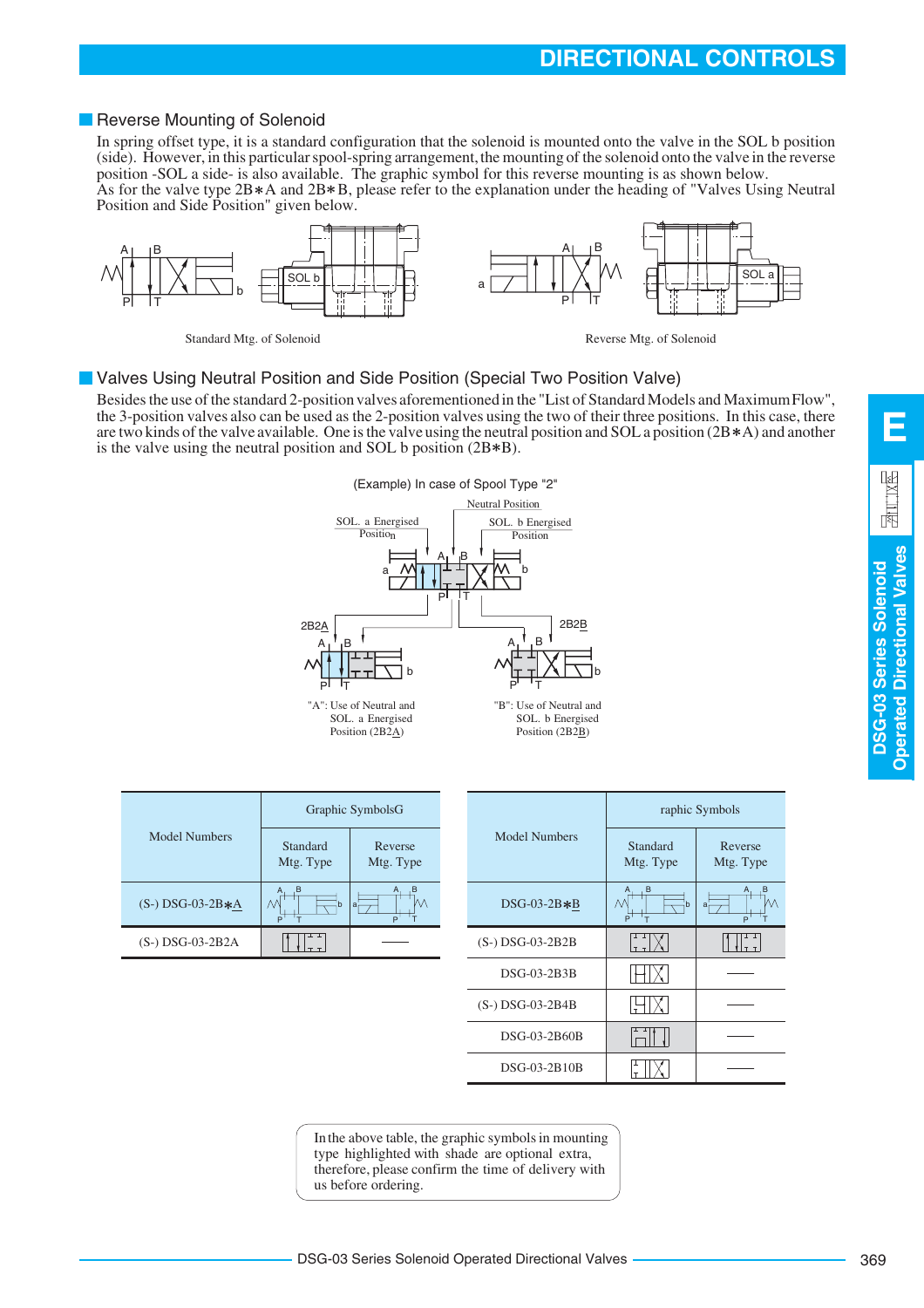### **Typical Changeover Time**

Changeover time varies according to oil viscosity, spool type and hydraulic circuit.

**Standard Type** (Without Shockless Function)-

Pressure: 16 MPa (2320 PSI) Flow Rate: 70 L/min (18.5 U.S.GPM) Viscosity:  $30 \text{ mm}^2/\text{s}$  (140 SSU) Voltage: 100 %V (After coil temperature rises and saturated) [Test Conditions]

#### [Result of Measurement]



|          | <b>Model Numbers</b> | Changeover Time ms |                |  |  |
|----------|----------------------|--------------------|----------------|--|--|
| Type     |                      | $T_1$              | T <sub>2</sub> |  |  |
|          | $DSG-03-3C2-A*$      | 27                 | 22             |  |  |
| Standard | $DSG-03-3C2-D*$      | 97                 | 30             |  |  |
| Type     | DSG-03-3C2-R*        | 97                 | 204            |  |  |
|          | DSG-03-3C2-RO100     |                    |                |  |  |

#### **Shockless Type -**

[Test Circuit and Conditions]



Setting Pressure (Ps): 7 MPa (1020 PSI) Load (W): 1000 kg (2205 1bs.) Speed: 8.8 m/min (28.9 ft./min) Viscosity:  $30 \text{ mm}^2\text{/s}$  (140 SSU)

#### [Result of Measurement]



| Type                     | <b>Model Numbers</b> | Time<br>ms     |                | Acceleration<br>m/s <sup>2</sup> (G) |                |  |
|--------------------------|----------------------|----------------|----------------|--------------------------------------|----------------|--|
|                          |                      | T <sub>1</sub> | T <sub>2</sub> | G <sub>1</sub>                       | G <sub>2</sub> |  |
|                          | $S-DSG-03-3C2-D*$    | 110            | 120            |                                      |                |  |
| <b>Shockless</b><br>Type | S-DSG-03-3C2-R*      | 110            | 220            | 6.4<br>(.65)                         | 6.4<br>(65)    |  |
|                          | S-DSG-03-3C2-RO100   | 110            | 120            |                                      |                |  |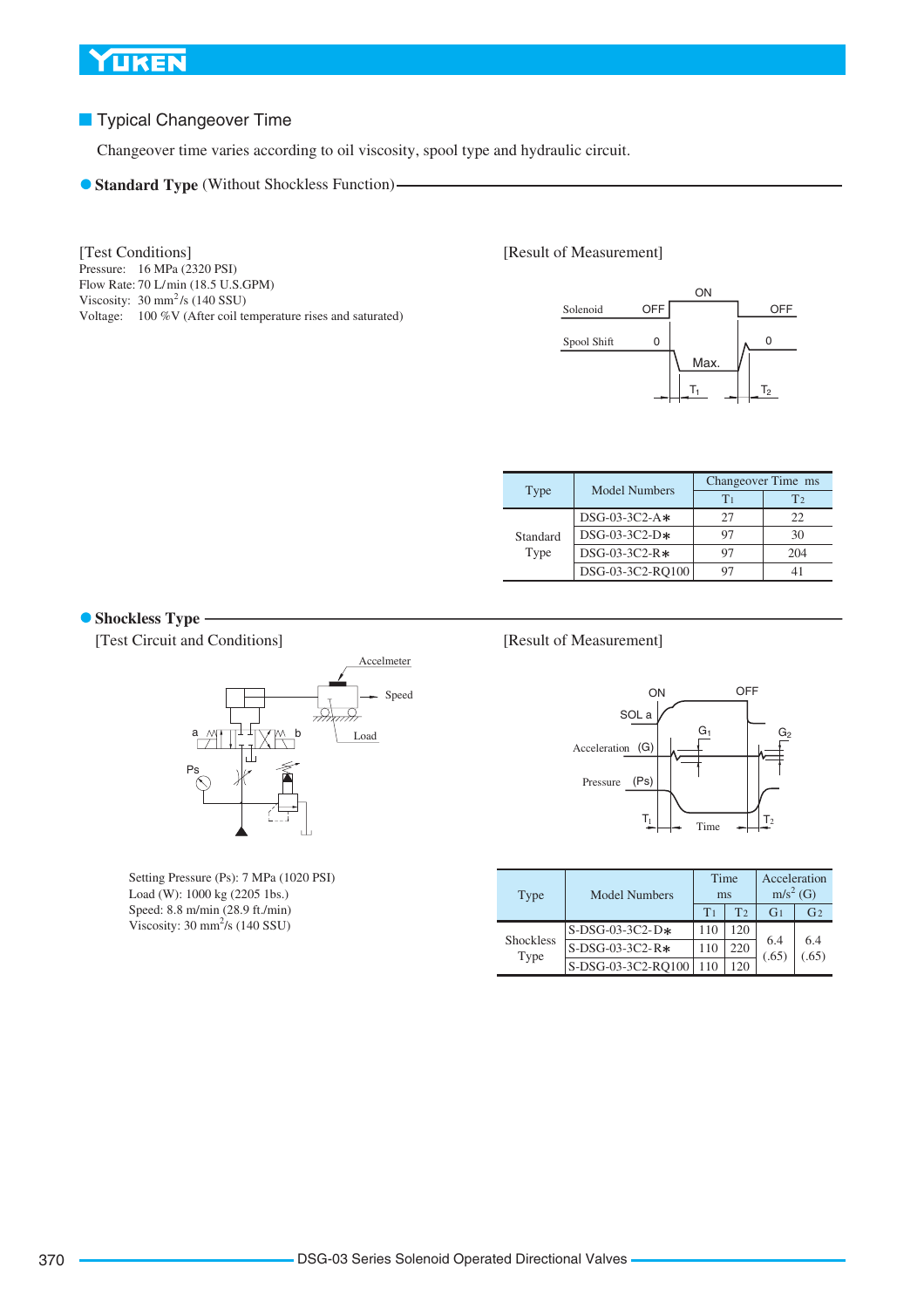# **Pressure Drop**

Pressure drop curves based on viscosity of 35  $\text{mm}^2$ /s (164 SSU) and specific gravity of 0.850.



| Model Numbers | Pressure Drop Curve Number |                   |                   |                   |                   |  |  |  |  |
|---------------|----------------------------|-------------------|-------------------|-------------------|-------------------|--|--|--|--|
|               | $P \rightarrow A$          | $B \rightarrow T$ | $P \rightarrow B$ | $A \rightarrow T$ | $P \rightarrow T$ |  |  |  |  |
| DSG-03-3C2    | の                          | の                 | の                 | の                 |                   |  |  |  |  |
| DSG-03-3C3    | ⊚                          | ⊚                 | ⊚                 | ⊚)                | (5)               |  |  |  |  |
| DSG-03-3C4    | の                          | (8)               | (7)               | (8)               |                   |  |  |  |  |
| DSG-03-3C40   | の                          | の                 | (7)               | の                 |                   |  |  |  |  |
| DSG-03-3C5    | ⊚                          | の                 | (7)               | ◎                 | ①                 |  |  |  |  |
| DSG-03-3C60   | 6                          | ⑤                 | 6                 | (5)               | ①                 |  |  |  |  |
| DSG-03-3C9    | ⊚                          | の                 | $\circledcirc$    | の                 |                   |  |  |  |  |
| DSG-03-3C10   | の                          | (8)               | の                 | Ω                 |                   |  |  |  |  |
| DSG-03-3C11   | ⊙                          | の                 | の                 | の                 |                   |  |  |  |  |
| DSG-03-3C12   | の                          | ⑦                 | の                 | (8)               |                   |  |  |  |  |
| DSG-03-2D2    | ④                          | ③                 | 6                 | 6                 |                   |  |  |  |  |
| DSG-03-2B2    | 2                          | ①                 | (7)               | (7)               |                   |  |  |  |  |
| $DSG-03-2B3$  | ③                          | $\circled{2}$     | ◎                 | (9)               |                   |  |  |  |  |
| DSG-03-2B8    | 6                          |                   | (5)               |                   |                   |  |  |  |  |



|  | Model Numbers  | Pressure Drop Curve Number |                   |                   |                   |  |  |  |  |
|--|----------------|----------------------------|-------------------|-------------------|-------------------|--|--|--|--|
|  |                | $P \rightarrow A$          | $B \rightarrow T$ | $P \rightarrow B$ | $A \rightarrow T$ |  |  |  |  |
|  | $S-DSG-03-3C2$ |                            | (2                | 21                |                   |  |  |  |  |
|  | $S-DSG-03-3C4$ | (2)                        | (2)               | (3)               |                   |  |  |  |  |
|  | $S-DSG-03-2B2$ |                            |                   |                   |                   |  |  |  |  |

For any other viscosity, multiply the factors in the table below.

| Viscosity | $\left \frac{mm^2}{s}\right $ 15   20   30   40   50   60   70   80   90   100 |  |                                                                                                                                |  |  |  |  |
|-----------|--------------------------------------------------------------------------------|--|--------------------------------------------------------------------------------------------------------------------------------|--|--|--|--|
|           | <b>SSU</b>                                                                     |  |                                                                                                                                |  |  |  |  |
| Factor    |                                                                                |  | $\left  0.81 \right  0.87 \left  0.96 \right  1.03 \left  1.09 \right  1.14 \left  1.19 \right  1.23 \left  1.27 \right  1.30$ |  |  |  |  |

 $\bullet$  For any other specific gravity (G'), the pressure drop ( $\Delta P'$ ) may be obtained from the formula below.

 $\Delta P' = \Delta P$  (G'/0.850)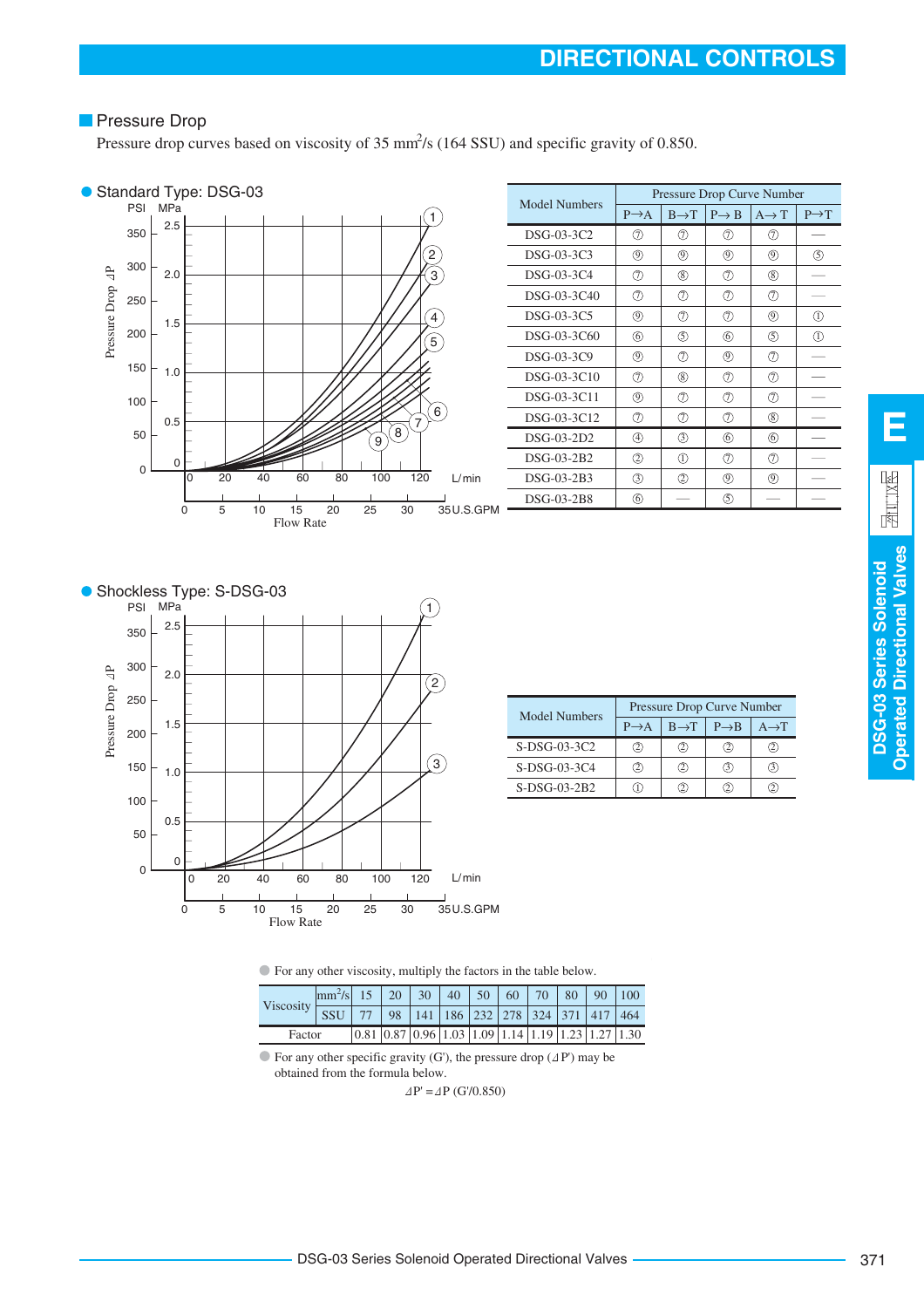<span id="page-11-0"></span>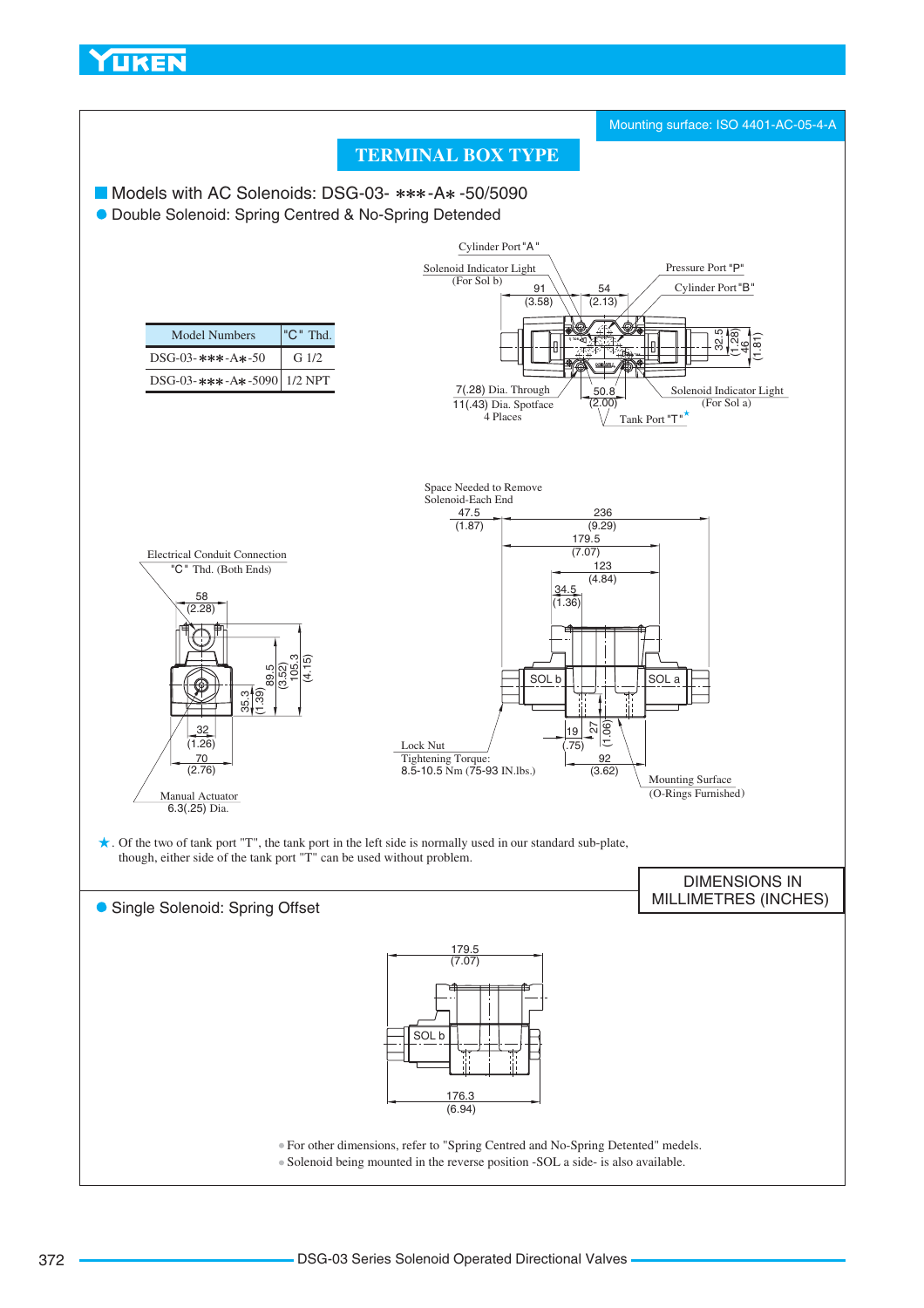# **DIRECTIONAL CONTROLS**



**Operated Directional Valves**

**Operated Directional Valves**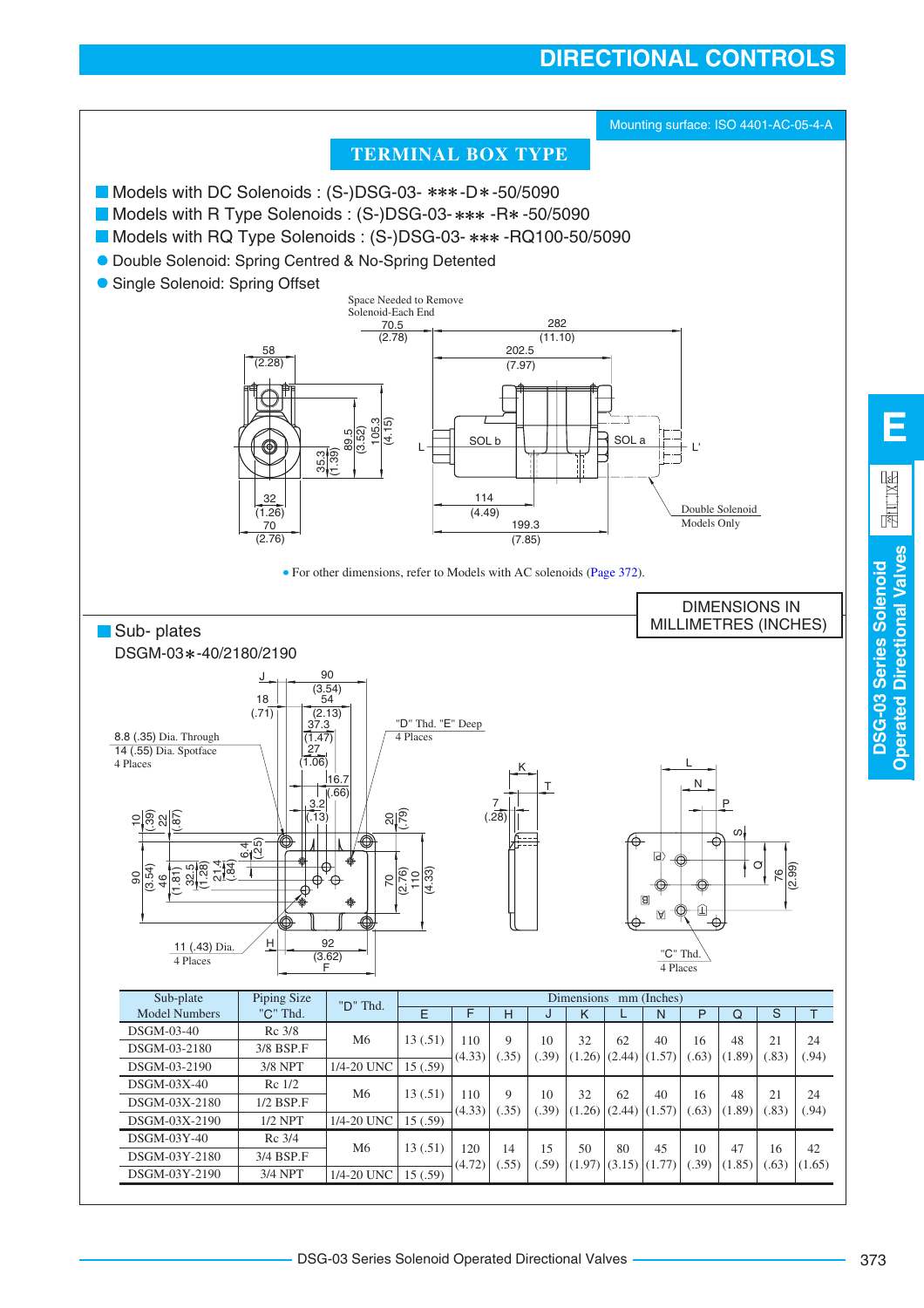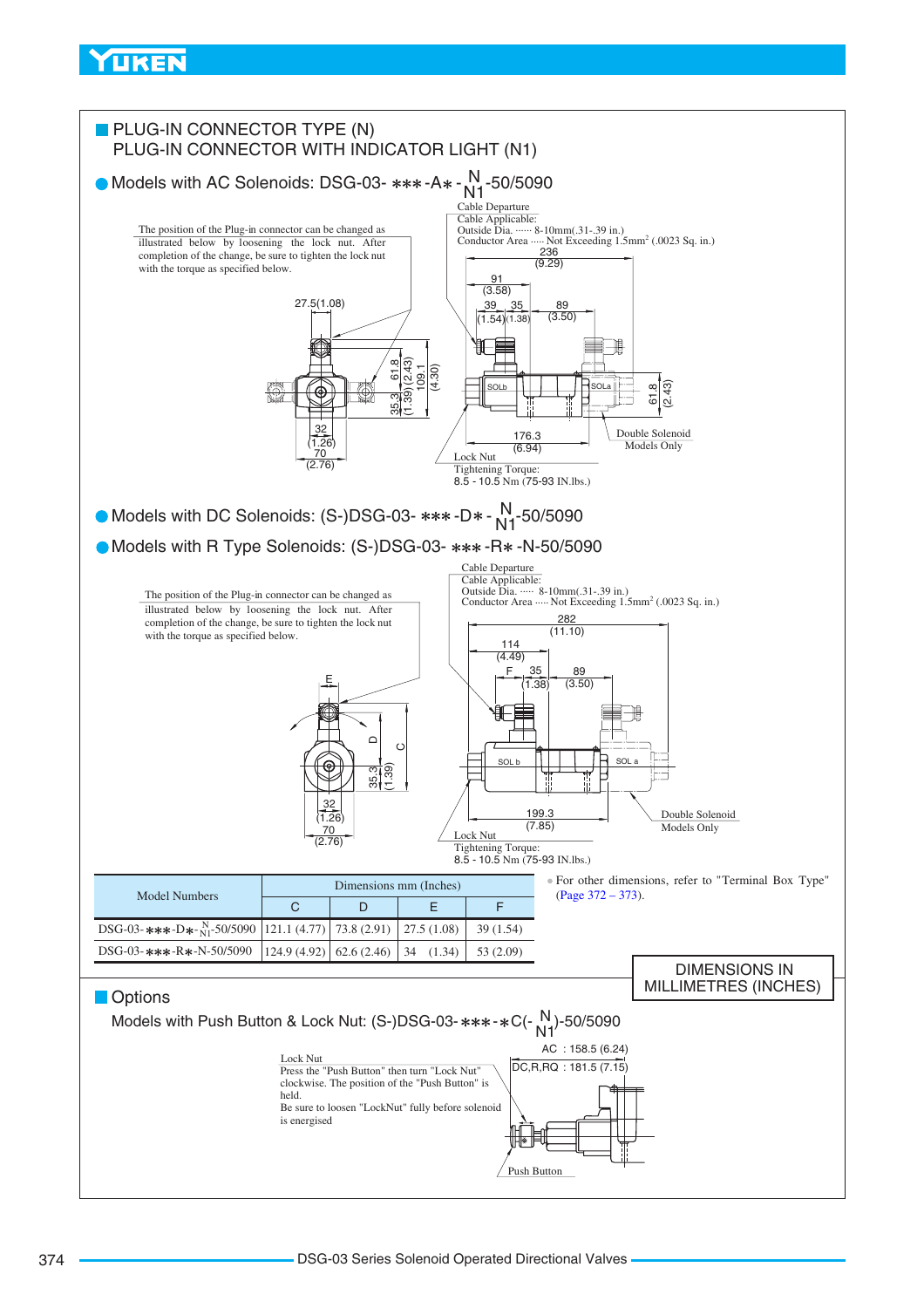### Details of Receptacle



accident.

2. If you do not need the common plate, remove it.

3. With DC solenoids, polarity is no question.

Do not perform wiring while the power is on.

Doing so may result in electric shock, burns or death. Make the wiring properly. Improper wiring will cause an irregular movement of the machine, resulting in a grave

# **Electrical Circuit**



**DSG-03 Series Solenoid Operated Directional Valves**

**Operated Directional Valves** DSG-03 Series Solenoid

**E**

园 汉图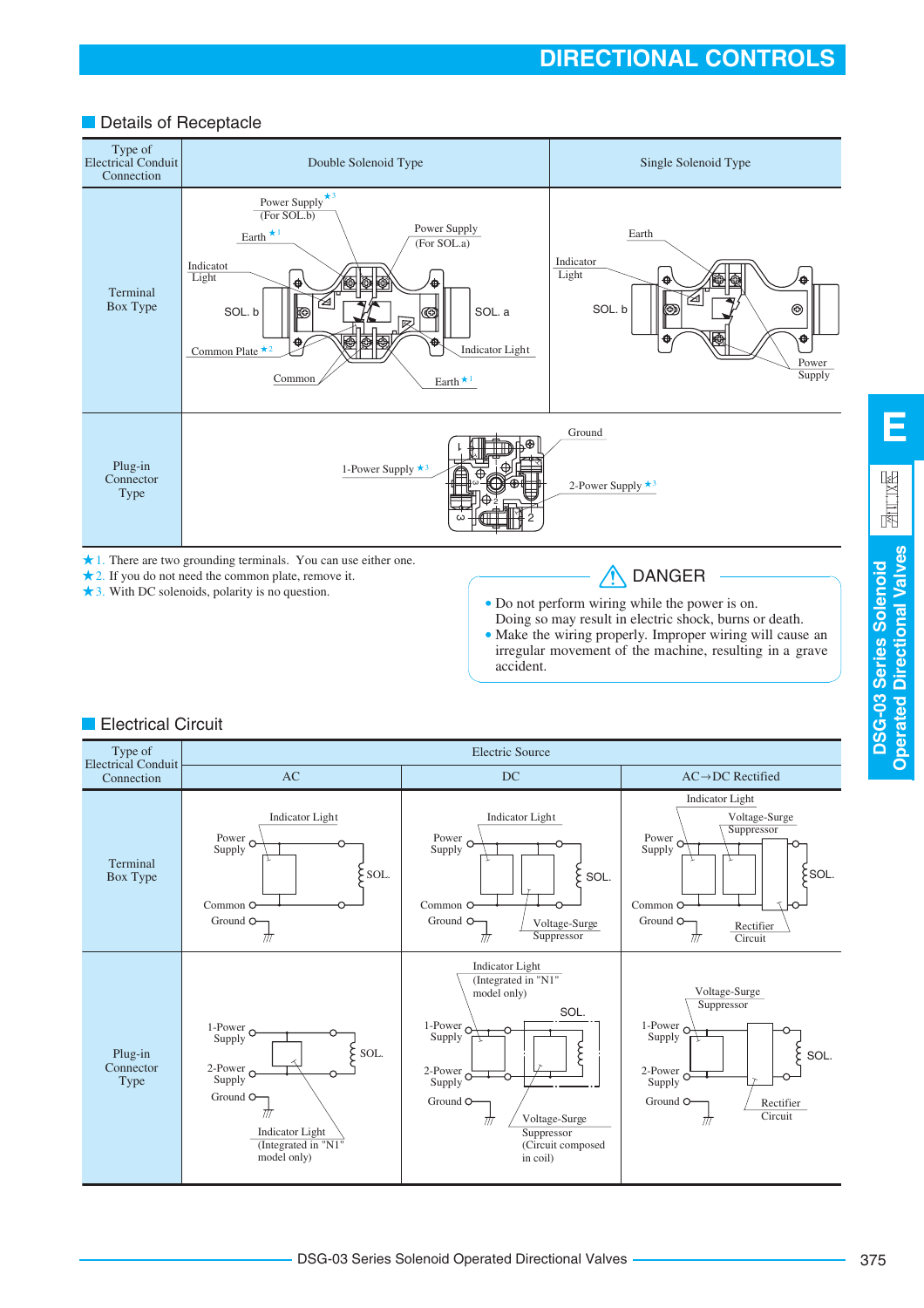### ■ List of Seals



### List of Seals

|      |                               |                       | Qty.           |                          |           |                                                     |
|------|-------------------------------|-----------------------|----------------|--------------------------|-----------|-----------------------------------------------------|
| Item | Name of Parts<br>Part Numbers | 3C                    | 2D2            | 2B                       | Remarks   |                                                     |
| 21   | Gasket                        | 1751S-VK418689-6      |                |                          |           |                                                     |
| 27   | $O-Ring$                      | SO-NB-A014(NBR, Hs90) |                | 5                        | ل         |                                                     |
| 28   | $O-Ring$                      | $SO-NB- P21$          | _              | $\overline{\phantom{a}}$ |           |                                                     |
| 29   | Plug                          | 1790S-VK418329-9      |                | -                        | ◠         |                                                     |
| 30   | $O-Ring$                      | S6                    | $\bigcap$      | ◠                        | $\bigcap$ |                                                     |
| 41   | $O-Ring$                      | $SO-NB- P21$          | $\bigcap$<br>∠ | 2                        |           |                                                     |
| 43   | $O-Ring$                      | $SO-NA-P4$            | 4              | 4                        | $\bigcap$ | Included in Solenoid Ass'y (Item $(\widehat{16})$ ) |

When ordering the O-Rings, please specify the seal kit number from the table below.

| Valve Model Numbers      | Seal Kit No.     | <b>O-Ring Details for Seal Kit</b>                                                                                        |
|--------------------------|------------------|---------------------------------------------------------------------------------------------------------------------------|
| DSG-03-***-*-50/5090     | KS-DSG-03-50     | $\sqrt{(27)(5 \text{ Pcs.})$ , $\sqrt{(28)} \& \sqrt{(41)} (2 \text{ Pcs.})$ , see above), $\sqrt{(43)} (4 \text{ Pcs.})$ |
| $DSG-03-***-*-N-50/5090$ | $KS-DSG-03-N-50$ | $\sqrt{(27)(5 \text{ Pcs.})}$ , $\sqrt{(28)(41)}$ (2 Pcs., see above)                                                     |

### Solenoid Ass'y, Coil, Receptacle and Connector

Refer to [Page 377](#page-16-0) for the details of these parts.